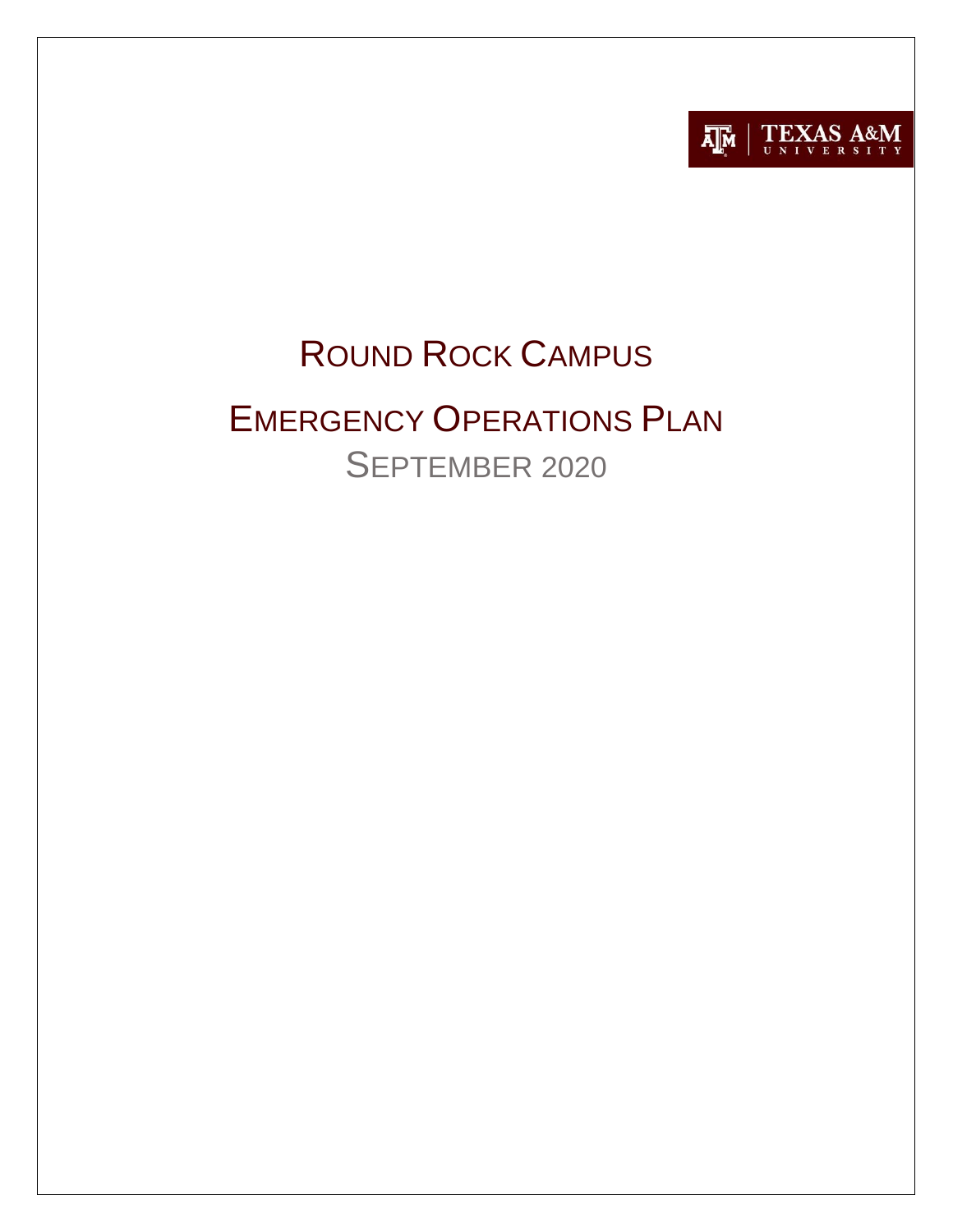# **SIGNATURES OF APPROVAL**

This Emergency Operations Plan and its contents is a guide to how the Texas A&M University Health Science Center – McAllen Campus prepares for and responds to emergency situations. It is intended to capture specific authorities and best practices for managing incidents of any size and scope that may impact the building. Additionally, this plan is intended to maintain communication with personnel who are working out in the field, i.e., Outreach Workers.

This plan shall apply to all persons participating in mitigation, preparedness, response and recovery efforts on the McAllen campus. Furthermore, tasked departments shall maintain their own procedures and actively participate in the training, exercising and maintenance needed to support this plan.

This plan and its supporting contents are hereby approved, supersedes all previous editions, and is effective immediately upon the signing of all signature authorities noted below.

| Recommended                                            |  |
|--------------------------------------------------------|--|
|                                                        |  |
| Olga Rodriquez                                         |  |
| Associate Vice President and Chief of Staff            |  |
| <b>Texas A&amp;M University Health Science Center</b>  |  |
| Recommended                                            |  |
|                                                        |  |
| Dr. Kathleen Jones                                     |  |
| Interim Associate Dean, College of Medicine            |  |
| <b>Texas A&amp;M University Health Science Center</b>  |  |
|                                                        |  |
| Dr. Virginia Utterback                                 |  |
| Assistant Dean, College of Nursing                     |  |
| <b>Texas A&amp;M University Health Science Center</b>  |  |
|                                                        |  |
| Christopher M. Meyer                                   |  |
| <b>Associate Vice President, Safety &amp; Security</b> |  |
| <b>Texas A&amp;M University</b>                        |  |
|                                                        |  |
| Greg Hartman                                           |  |
| <b>Senior Vice President</b>                           |  |
| <b>Texas A&amp;M University Health Science Center</b>  |  |
|                                                        |  |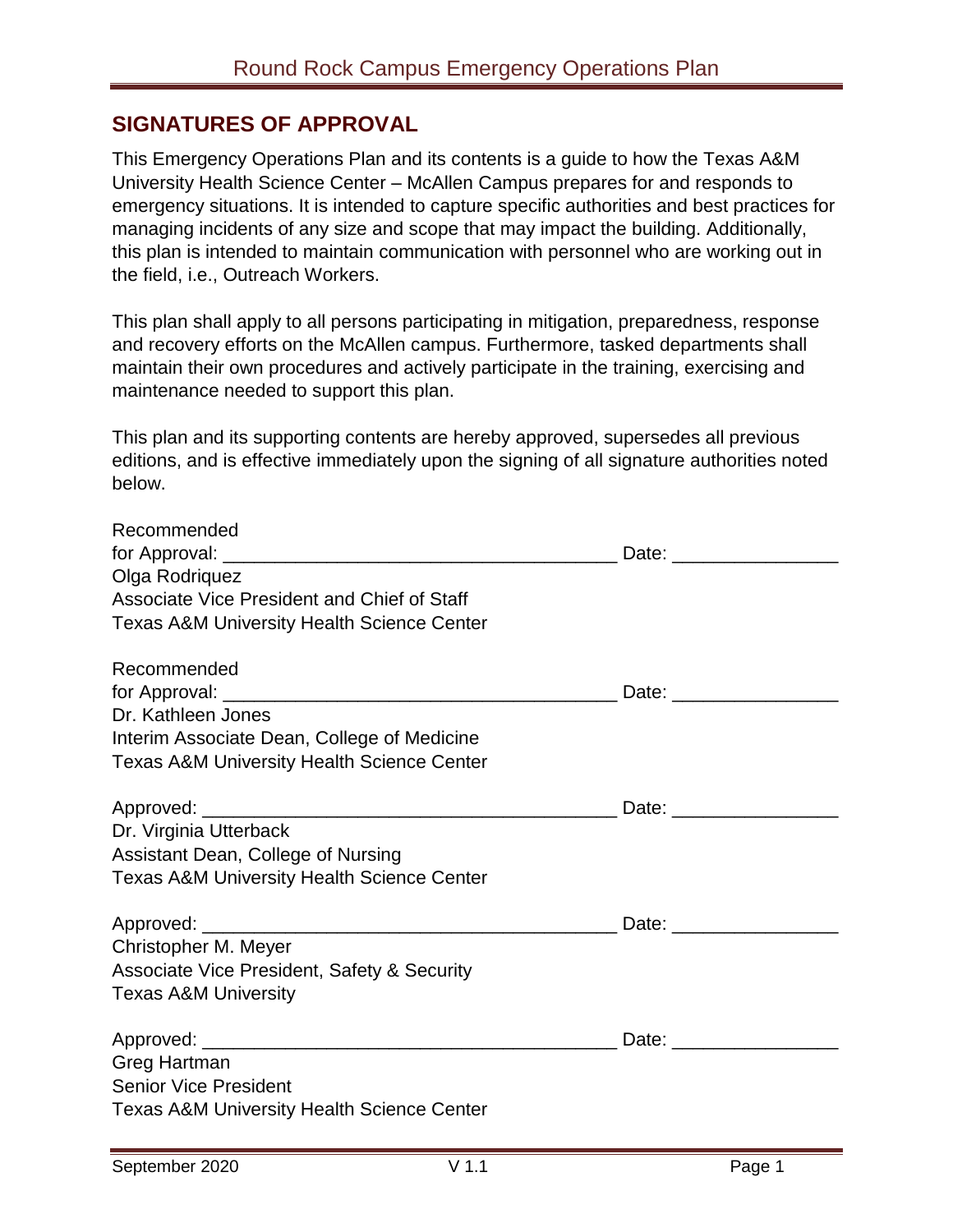# Table of Contents

| 13 |
|----|
|    |
|    |
|    |
|    |
|    |
|    |
|    |
|    |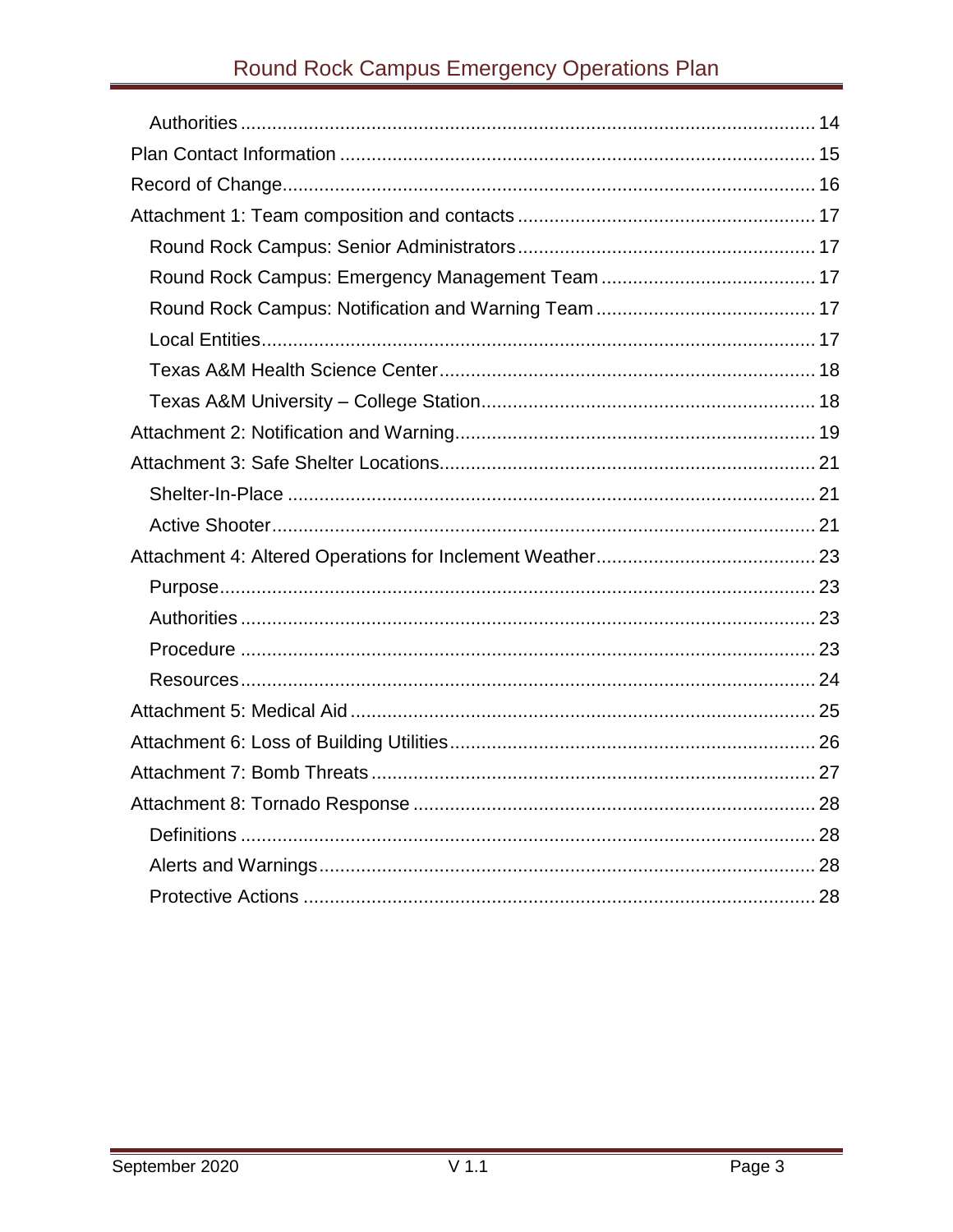# <span id="page-4-0"></span>**PURPOSE**

The purpose of this plan is to outline the Round Rock campus' approach for organizing, coordinating and directing available resources toward effective emergency operations. The plan includes an organizational structure establishing the authority and assigns responsibility for various emergency tasks. The plan is intended to provide a flexible and scalable framework.

# <span id="page-4-1"></span>**SCOPE**

The HSC has a responsibility to ensure the safety of its students, faculty and staff whether on campus or participating in institution-sanctioned events. Therefore, the scope of this plan is not limited to the physical geography of the Round Rock campus. This plan also addresses emergency functions that support persons participating in institution-sanctioned events.

# <span id="page-4-2"></span>**SITUATION OVERVIEW**

## <span id="page-4-3"></span>**General**

The Round Rock campus consist of one 4-floor building on approximately 60 acres at the intersection of A.W. Grimes Blvd and Avery-Nelson Blvd in Williamson County, Texas. It is largely a rural campus surrounded by undeveloped land.

The Round Rock campus offices several organizations from different entities. On the campus are organizations from:

- Texas A&M University Health Science Center
	- o College of Dentistry
	- o College of Medicine;
	- o College of Nursing;
	- o College of Pharmacy;
	- o School of Public Health;
	- o Central Administration;
	- o TexVet;
- Medical Sciences Library (Texas A&M University); and
- Lone Star Circle of Care

## <span id="page-4-4"></span>Hazard Analysis

The Round Rock campus is exposed to hazards that have the potential for disrupting the normal working operations, causing casualties, and damaging or destroying the facilities. A summary of major hazards is provided in the table below.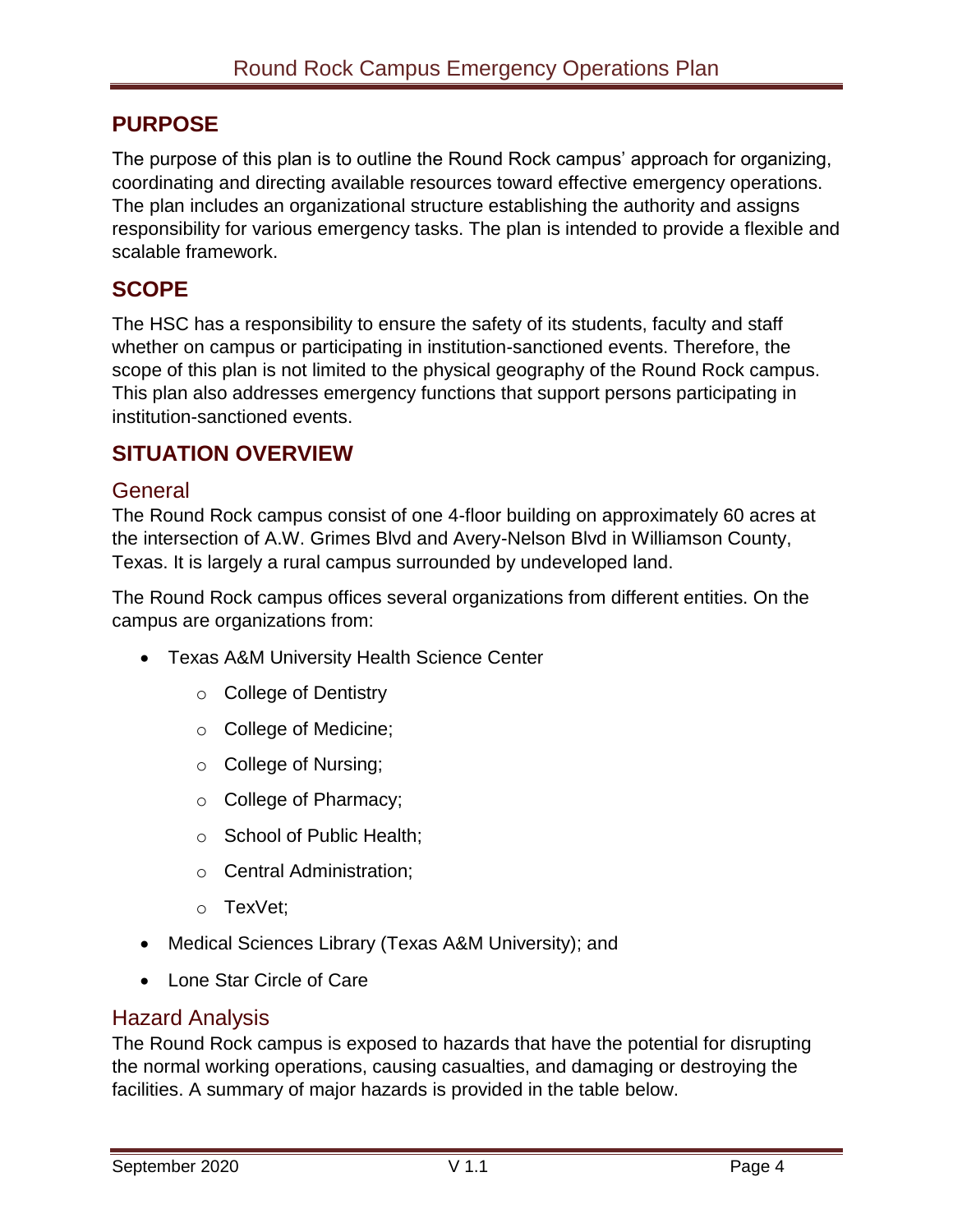| <b>Hazard Type</b>           | <b>Estimated Impact</b><br><b>Likelihood of</b><br>on Public Health<br><b>Occurrence</b><br>and Safety |                                     | <b>Estimated Impact</b><br>on Property |  |
|------------------------------|--------------------------------------------------------------------------------------------------------|-------------------------------------|----------------------------------------|--|
|                              | Low<br><b>Medium</b><br><b>High</b>                                                                    | Low<br><b>Medium</b><br><b>High</b> | Low<br><b>Medium</b><br><b>High</b>    |  |
| <b>Man-Made Hazards</b>      |                                                                                                        |                                     |                                        |  |
| <b>Active Shooter</b>        | Low                                                                                                    | High                                | Low                                    |  |
| <b>Bomb Threat</b>           | Low                                                                                                    | Low                                 | Low                                    |  |
| <b>Building Fire</b>         | Low                                                                                                    | Medium                              | Medium                                 |  |
| <b>Civil Disturbance</b>     | Low                                                                                                    | Low                                 | Low                                    |  |
| Hostile Person(s)            | Medium                                                                                                 | Medium                              | Low                                    |  |
| <b>Suspicious</b><br>Package | Low                                                                                                    | Low                                 | Low                                    |  |
| <b>Workplace Violence</b>    | Low                                                                                                    | Low                                 | Low                                    |  |
| <b>Natural Hazards</b>       |                                                                                                        |                                     |                                        |  |
| Epidemic                     | Low                                                                                                    | High                                | Medium                                 |  |
| Flooding                     | Low                                                                                                    | Medium                              | Low                                    |  |
| Ice (Winter<br>Weather)      | Low                                                                                                    | Medium                              | Low                                    |  |
| <b>Infectious Disease</b>    | Medium                                                                                                 | Low                                 | Low                                    |  |
| Severe<br>Thunderstorms      | High                                                                                                   | Low                                 | Low                                    |  |
| Tornado                      | Low                                                                                                    | <b>High</b>                         | <b>High</b>                            |  |
| <b>Wild Fire</b>             | Low                                                                                                    | Low                                 | Low                                    |  |

\* High likelihood means the hazard happens frequently and low likelihood means the hazard rarely happens or has not happened. \*\*High impact means significant injuries/illness or loss of life as well as a large loss of assets; whereas low impact means no impact, no injuries, minor loss of assets.

# <span id="page-5-0"></span>Capabilities Assessment

The Round Rock campus does not maintain its own emergency services, therefore emergency services are provided by the City of Round Rock and/or Williamson County. However, it does maintain a non-commissioned security department that controls building access, coordinates with local responding agencies, etc.

The primary and secondary agencies for emergency services are listed below.

| <b>Agency Type</b>                          | <b>Primary</b>                                                | <b>Secondary</b>                                    |
|---------------------------------------------|---------------------------------------------------------------|-----------------------------------------------------|
| <b>Law Enforcement</b>                      | <b>Round Rock Police</b><br>Department                        | <b>Williamson County</b><br><b>Sheriff's Office</b> |
| <b>Fire Services</b>                        | <b>Round Rock Fire</b><br>Department                          |                                                     |
| <b>Emergency Medical</b><br><b>Services</b> | <b>Williamson County EMS</b>                                  | Acadian                                             |
| <b>Public Health</b>                        | <b>Williamson County and</b><br><b>Cities Health District</b> |                                                     |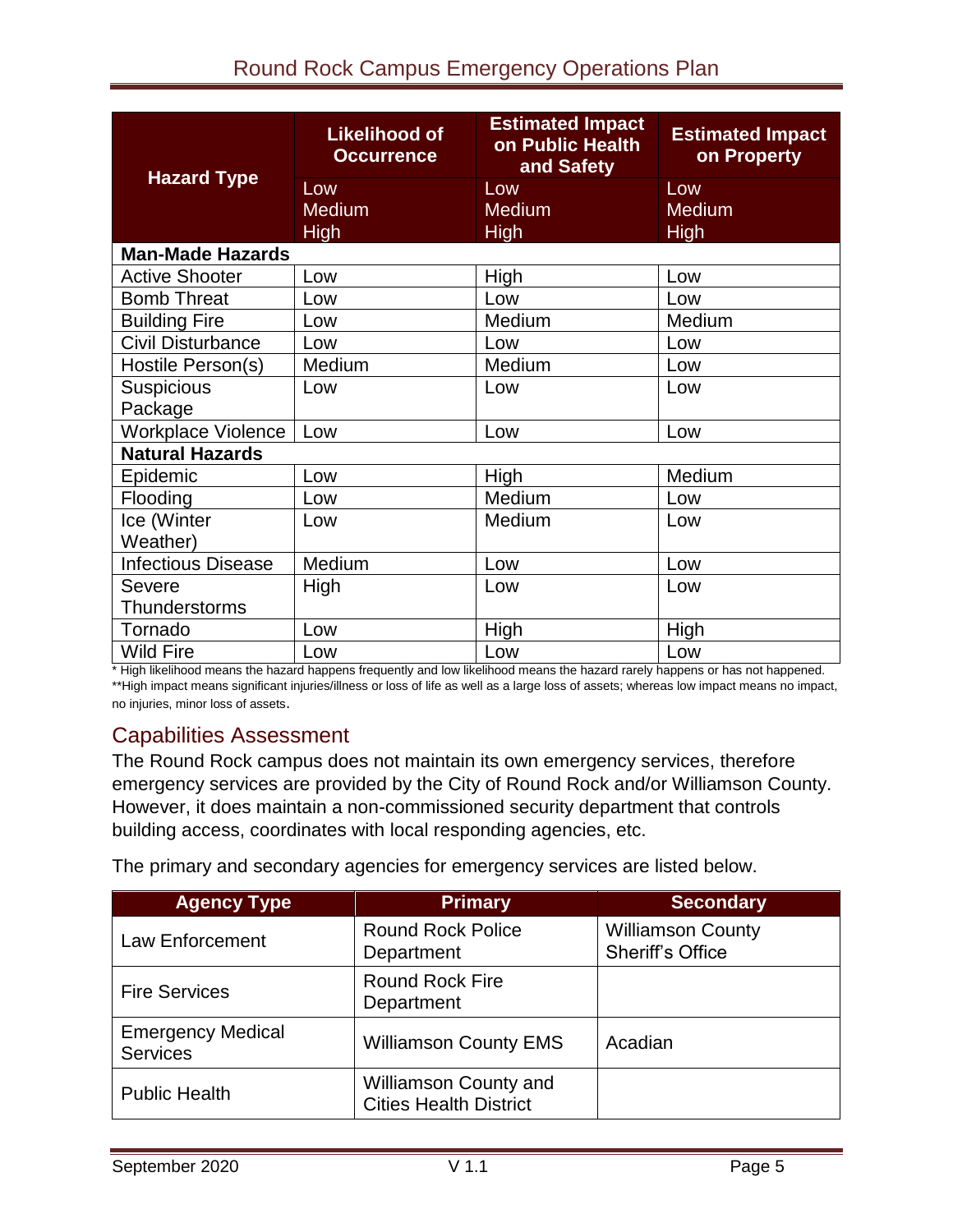## <span id="page-6-0"></span>**PLANNING ASSUMPTIONS**

In addition to the planning assumptions listed in the Texas A&M University's Emergency Operations Plan, the following are planning assumptions specific to the Round Rock campus.

- The Round Rock campus will continue to be exposed to and subject to the impact of those hazards described above as well as lesser hazards and others that may develop in the future.
- Emergencies may occur at any time and at any place. In many cases, dissemination of warning to the public and implementation of increased readiness measures may be possible. However, some emergency situations occur with little or no warning.
- The Round Rock campus is reliant on emergency services from the local jurisdictions. Therefore, it is essential for us to be prepared to carry out the basic initial emergency response since it may take time for emergency services to arrive.
- Proper planning and preparedness activities with local emergency services will ensure an effective and coordinated response.
- Proper mitigation actions, such as fire inspections, can prevent or reduce disaster-related losses. Detailed emergency planning, training of emergency responders and other personnel, and conducting periodic emergency drills and exercises can improve our readiness to deal with emergency situations.
- The Round Rock campus officials and representatives must recognize their responsibilities for the safety and well-being of faculty, staff, students and visitors; and assume their responsibilities in the implementation of this emergency plan.
- Proper implementation of these guidelines will reduce or prevent disaster-related losses

# <span id="page-6-1"></span>**CONCEPT OF OPERATIONS**

## <span id="page-6-2"></span>**General**

The McAllen Campus officials and representatives have the responsibility to protect public health and safety and preserve property from the effects of an emergency. As such, the response priorities are:

- Protection of life and safety of students, faculty, staff and visitors;
- Secure critical infrastructure and facilities which are, in priority order:
	- o Facilities used for clinical procedures;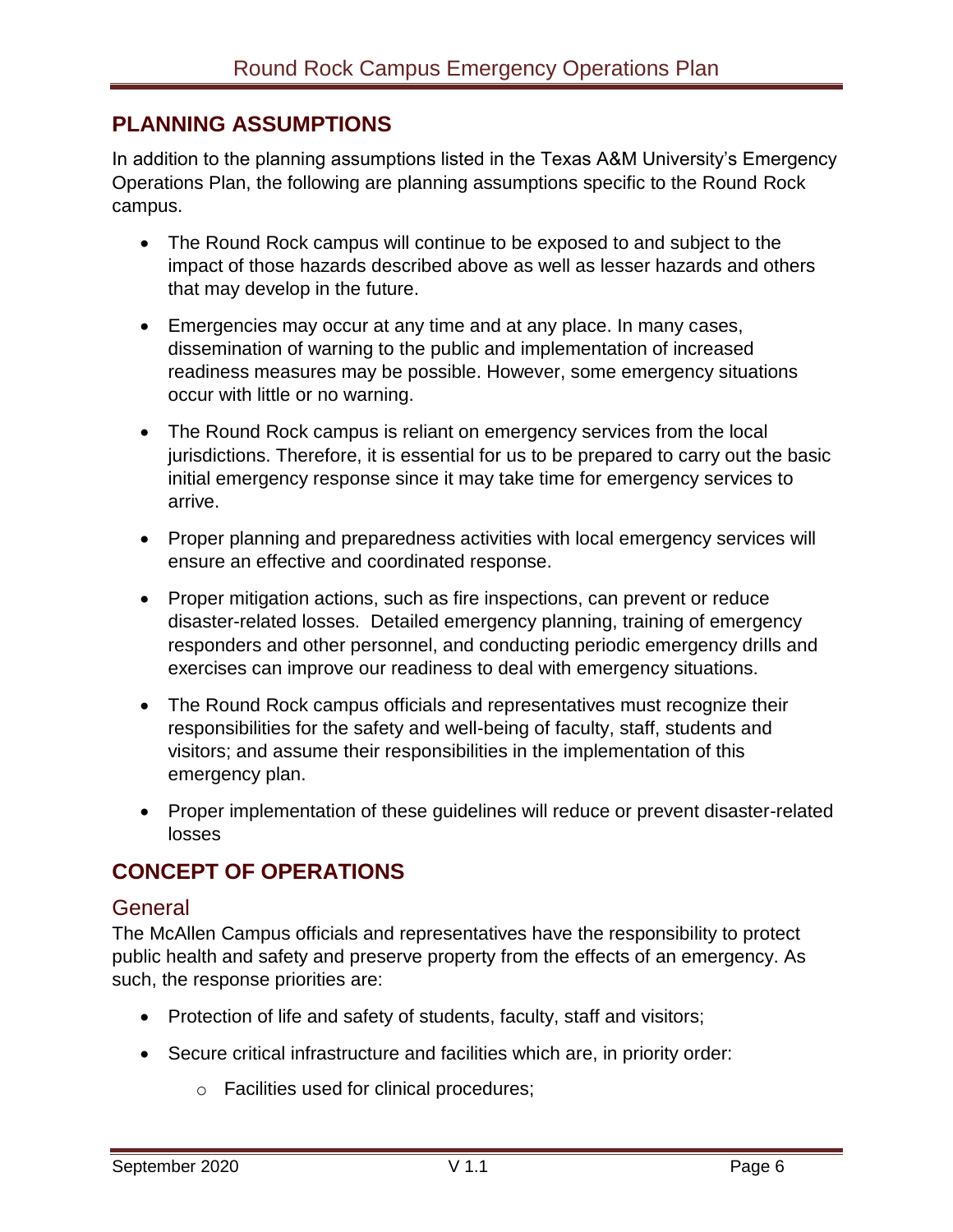- o Facilities critical to health and safety;
- o Facilities that sustain emergency response;
- o Classroom and research facilities; and
- o Administration facilities
- Resume teaching and research programs.

In order to meet these priorities, the officials and representatives must implement appropriate population protection activities (e.g. evacuations or sheltering in place), issue timely emergency notifications and warnings, coordinate emergency public information, ensure interoperable emergency communications, and coordinate with local emergency services personnel.

## <span id="page-7-0"></span>Emergency Authorities

The College of Medicine Associate Dean, as the campus authority, is the primary authority for the Round Rock campus. For rapid onset emergencies (e.g., building fire, chemical spill, active shooter, etc.), the College of Medicine Associate Dean has the authority to:

- Issue population protective actions;
- Alter personnel schedules in support of an emergency response; and
- Identify trained personnel as deemed essential for maintaining critical campus operations.

For emergencies with longer lead times (e.g., winter weather, hurricanes, etc.), the College of Medicine Associate Dean, in consultation with HSC Administration as stated in the "Lines of Succession" below, may alter campus operations in support of an emergency response or for the safety and well-being of the campus community. Specific authorities related to altered campus operations due to inclement weather can be found in Attachment 4 of this plan.

Any invocation of emergency authorities will be communicated to the HSC Associate Vice President for Administration for coordination with Texas A&M University Executive Management and the Health Science Center administration.

# <span id="page-7-1"></span>Population Protective Actions

Depending on the nature of the emergency, the Round Rock campus personnel must implement population protective actions prior to the arrival of local emergency personnel. Population protective actions include:

- Partial or full evacuation in accordance with the Fire Safety Plan (maintained under a separate title);
- Sheltering-in-place for hazardous materials releases; or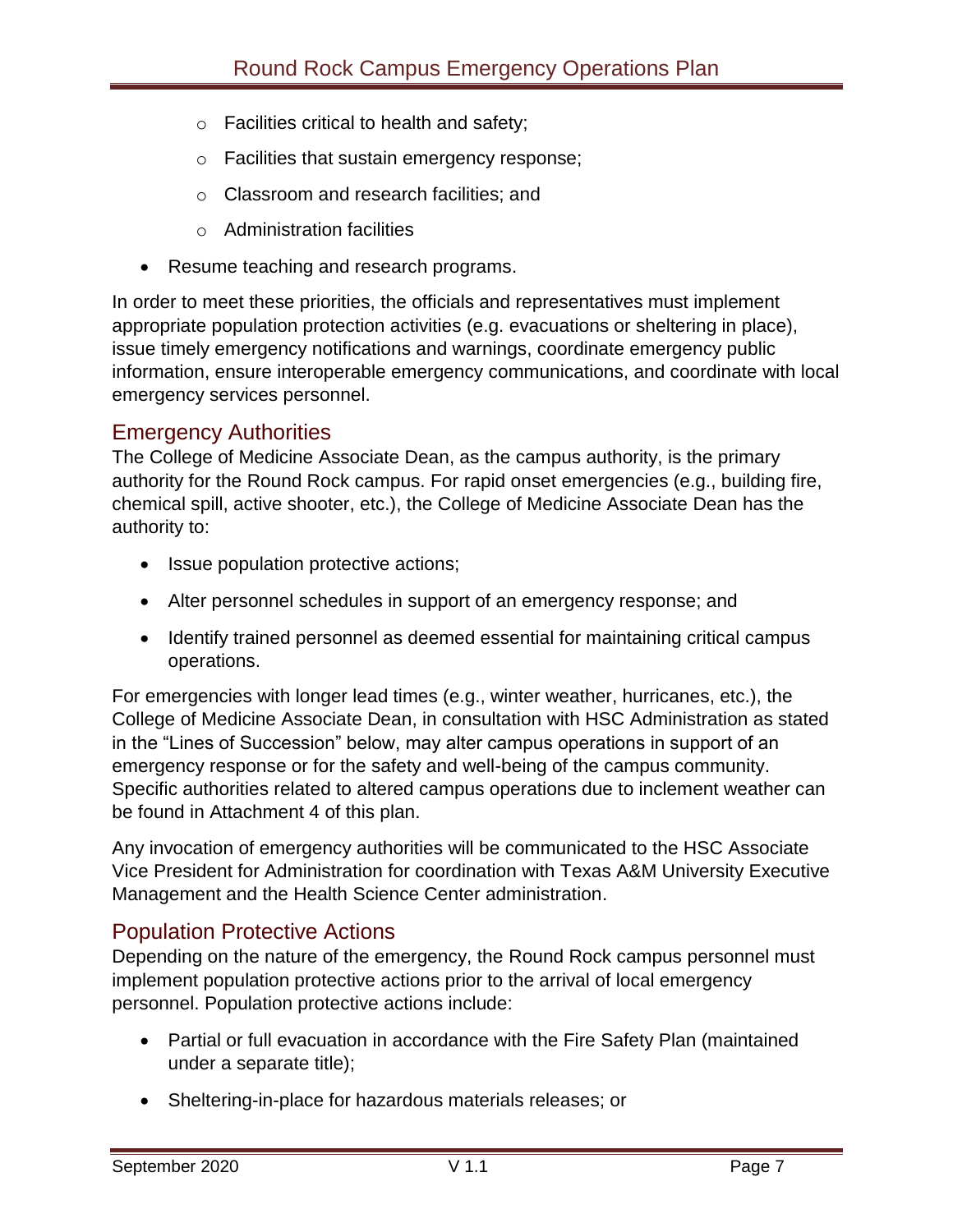Seeking safe shelter for acts of violence, tornado warnings, etc.

See Attachment 3 for action plans regarding sheltering-in-place and safe shelter locations.

# <span id="page-8-0"></span>Emergency Notification and Warning

Timely warnings of emergency conditions are essential to preserve the safety and security of the campus and are critical to an effective response and recovery.

When the safety officer or the security manager has made the decision to act on an emergency that affects the Round Rock campus, and after local emergency responders have been notified, a member of the HSC Alert Activation Team will immediately initiate an HSC Alert message if it meets the criteria for activation of the system. Decision criteria for issuing warnings can be found in Attachment 2 of the EOP.

Alternative methods for notification to the campus community may be implemented depending on the nature of the incident. For a list of all the warning mechanisms, see Attachment 2 of the EOP.

Periodic updates should be provided to the campus community utilizing the most appropriate notification method until the emergency has been resolved.

# <span id="page-8-1"></span>Emergency Public Information

The Round Rock campus does not have a person that handles media relations as part of their normal responsibilities. Therefore, all media inquiries will be routed through the Assistant Vice President for Marketing and Communications.

Should the Assistant Vice President for Marketing and Communications become overwhelmed with media requests, the TAMU College Station Marketing & Communications Department can assist by implementing their Emergency Communications Plan.

# <span id="page-8-2"></span>Emergency Communications

Reliable and interoperable communications systems are essential to obtain the most complete information during emergencies and share information amongst the Emergency Management Team as well as the campus community and emergency response partners.

Communications Equipment

- Telephones, cellular or landline, are the primary means of communication for contacting key emergency responders and Emergency Management Team members.
- Analog 400 Mhz UHF Radios utilized by facilities, safety and security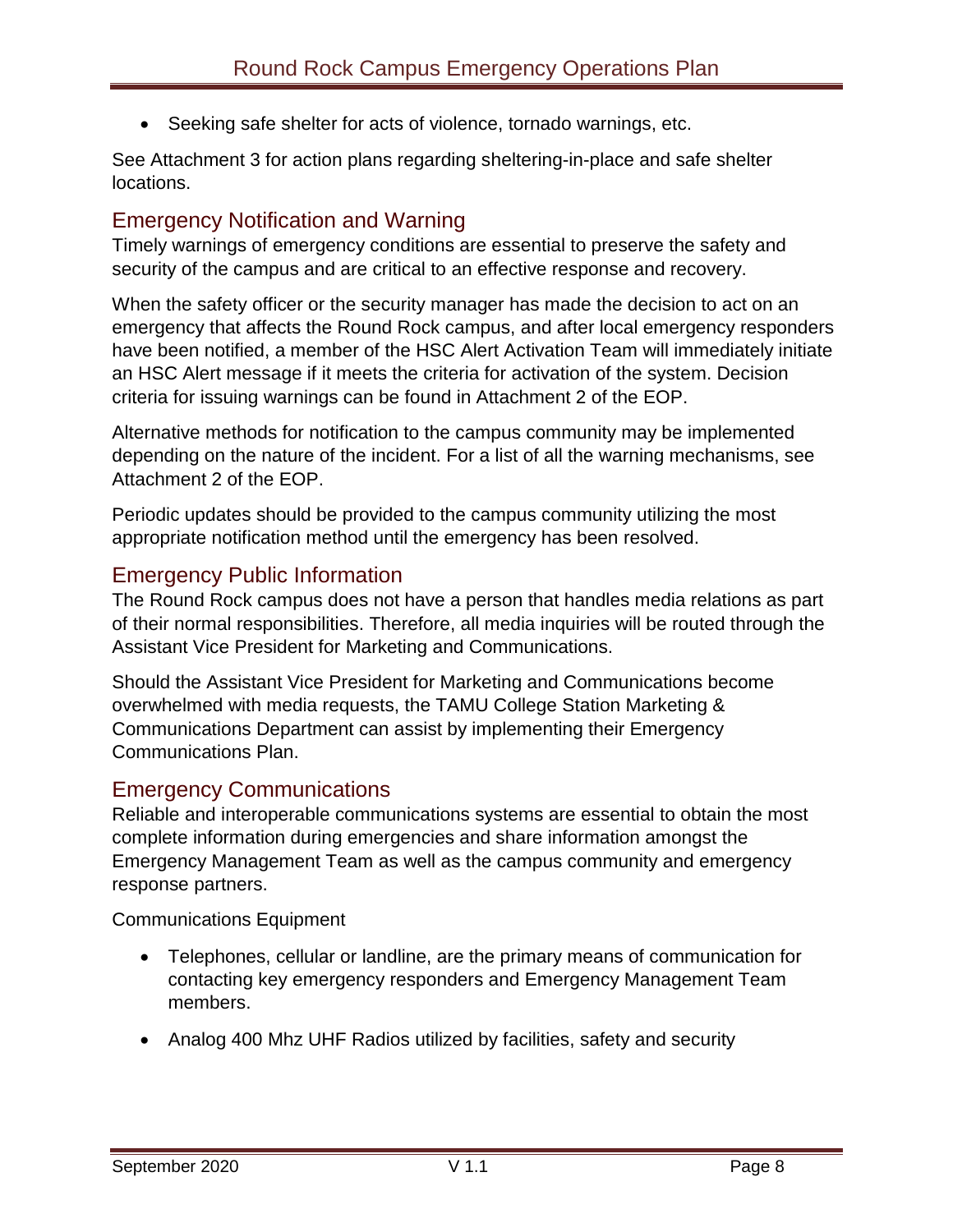# <span id="page-9-0"></span>Interface with Local Responders

The Round Rock campus relies on the City of Round Rock and Williamson County for emergency services as described in "Capabilities Assessment" above. In the event that an emergency at the Round Rock campus requires law enforcement, fire, or EMS assistance, the first available person should call 911 from a campus phone to notify emergency responders immediately. Security should be notified immediately after calling 911 so that a security officer can serve as the initial point of contact for arriving emergency responders.

Prior to the arrival of emergency responders, members of the Emergency Management Team should take actions as appropriate per their training in response to the incident.

Upon arrival to the campus, emergency responders may choose to establish an Incident Command Post (ICP) per their policies/procedures. The security manager or site safety office, as members of the Emergency Management Team, will serve as a liaison between the Round Rock campus and local emergency responders.

## <span id="page-9-1"></span>Interface with TAMU College Station Campus

The Round Rock campus' first priority during the emergency is to protect life safety and property. After emergency actions have been initiated per the EOP, notifications to the HSC Administration should be made. HSC Administration receives emergency notifications from HSC Alert. However, additional information concerning the nature of the incident, number/type of injuries, status of the facility, etc. will be reported to the HSC Associate Vice President for Administration and should include status updates, as appropriate, until the situation is resolved. The HSC Associate Vice President for Administration will forward updates to others within HSC Administration and to the TAMU Associate Vice President for Safety & Security for routing to the Texas A&M University Executive Management.

# <span id="page-9-2"></span>**ORGANIZATION AND ASSIGNMENT OF RESPONSIBILITIES**

# <span id="page-9-3"></span>**Organization**

## **Senior Administrators**

- Associate Dean, College of Medicine
- Assistant Dean, College of Nursing

#### **Emergency Management Team**

The Round Rock campus has identified key individuals to be members of the Emergency Management Team, to act in their specific roles and bear the responsibilities listed below. See Attachment 1 for a list of Emergency Management Team members and their contact information. The Emergency Management Team:

• Has the authority to make overall decisions for the campus.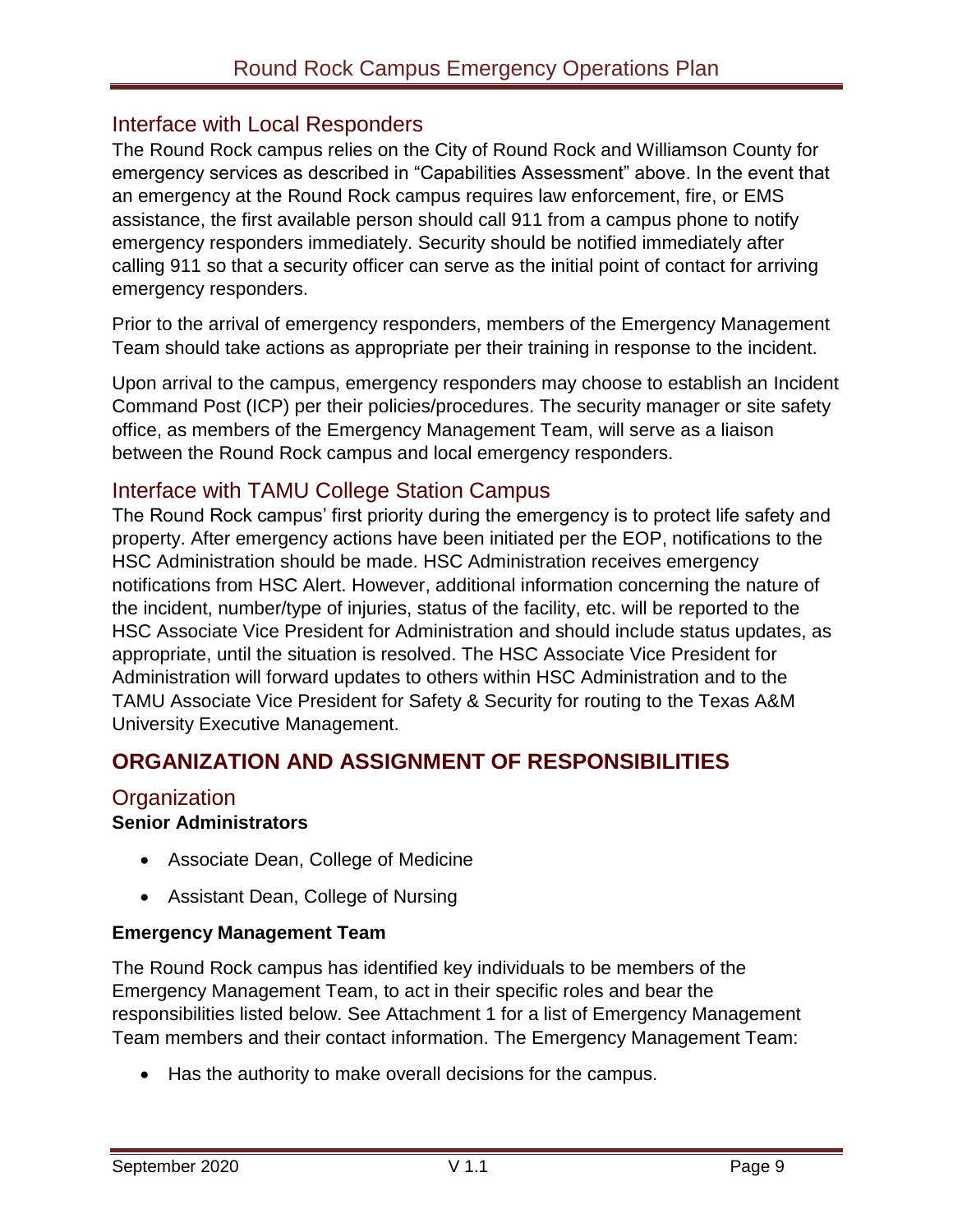- Have a thorough knowledge of the building's operational needs.
- Are able and willing to serve as a liaison to emergency responders and/or HSC administrators regarding, but not limited to, emergency needs, status reports, and communications.
- May distribute information to building occupants or gather information as needed for dissemination to students, employees, and visitors on the McAllen campus.
- May maintain financial or administrative records involved in the emergency and post-action recovery.
- Should have an understanding of other team members' roles and responsibilities to provide the team continuity and support if one or more members are unavailable during an emergency.

In addition, the Emergency Management Team is also responsible for:

- The development and maintenance of this plan for presentation to and approval by the senior administrators – as listed in this plan – for final approval and signature;
- The preview and maintenance of information, additions, and changes to the plan at all times;
- Plan oversight; coordination with applicable stakeholders; and scheduling, training, and implementing annual drills.

## **Notification and Warning Team**

The Notification and Warning Team is a component of the Emergency Management Team. The team is comprised of individuals from the security office. This team has been training on the use of HSC Alert and are authorized to issue an alert in accordance with HSC Alert Standard Operating Procedures. See Attachment 1 for a list of Notification and Warning Team members and their contact information.

#### **Fire Wardens**

The Fire Wardens are responsible for assisting with notification and safe evacuation of occupants from their offices, classrooms, or other work areas among other responsibilities as defined in the Fire Safety Plan (maintained under a separate title).

#### **Essential Personnel**

Some university employees (e.g., security, critical physical plant personnel, etc.), because of the nature of their jobs, may be identified as "essential personnel". Essential personnel will be identified as such by their supervisors based on their roles and responsibilities during an emergency.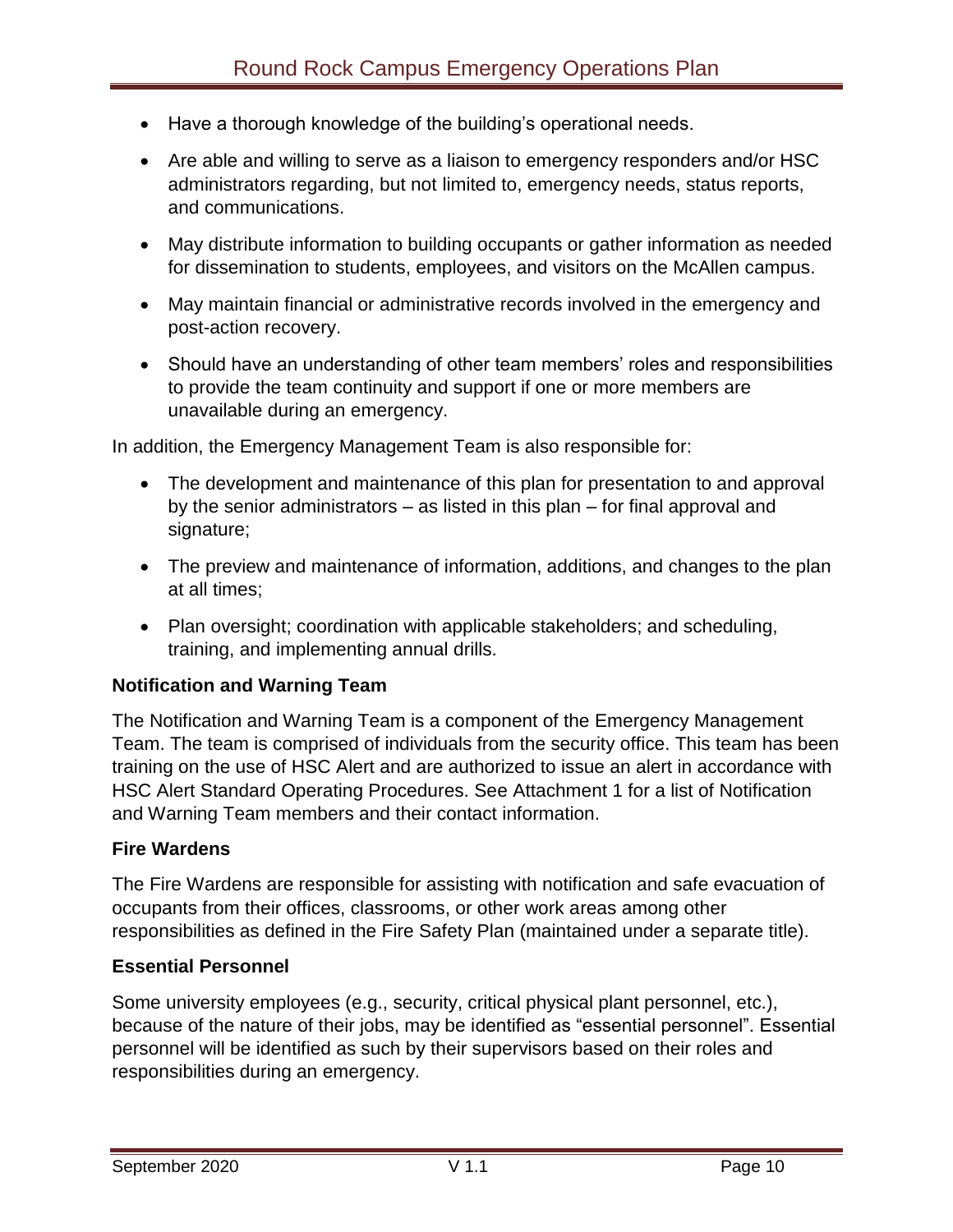# <span id="page-11-0"></span>Assignment of Responsibilities

## **Associate Dean, College of Medicine**

The College of Medicine Associate Dean will serve as the lead of the Emergency Management Team. In this capacity, the College of Medicine Associate Dean is the lead administrator for the Round Rock campus and maintains authority of building operations during emergency situations.

## **Assistant Dean, College of Nursing**

The College of Nursing Assistant Dean will provide guidance and input to the College of Medicine Assocaite Dean on matters relating to the College of Nursing. In the absence of the College of Medicine Associate Dean, the College of Nursing Assistant Dean will serve as the co-lead of the Emergency Management Team with the College of Medicine Associate Dean.

## **Emergency Management Team**

- Create and establish annual training and exercise schedules to test functionality of the plan
- Establish building and departmental internal emergency notification lists
- Solicit a list of self-identified persons (students, employees, and/or visitors) with functional needs using the facility at any given time (ADA requirement)
- Maintain a go kit each member should maintain a "go kit". Each "go kit" will be unique and should include items such as a copy of the Emergency Operations Plan, key contact lists, and any files specific to the member's position on the EMT. "Go kits" can be kept on memory sticks (flash drives) and will be encrypted or password protected if possible.
- Report to the Round Rock campus emergency operations center (EOC).
- Initiate building and center internal emergency notification lists when the emergency is verified by the safety officer, security manager, or their designee.
- Deploy Fire Wardens for evacuation or sheltering-in-place as required.
- Notify TAMU Office of Safety & Security of the nature of emergency.

## **Security**

- Immediately contact the College of Medicine Vice Dean and begin assessment of the emergency condition.
- Serves as a liaison with local emergency services
- Provides access control of the building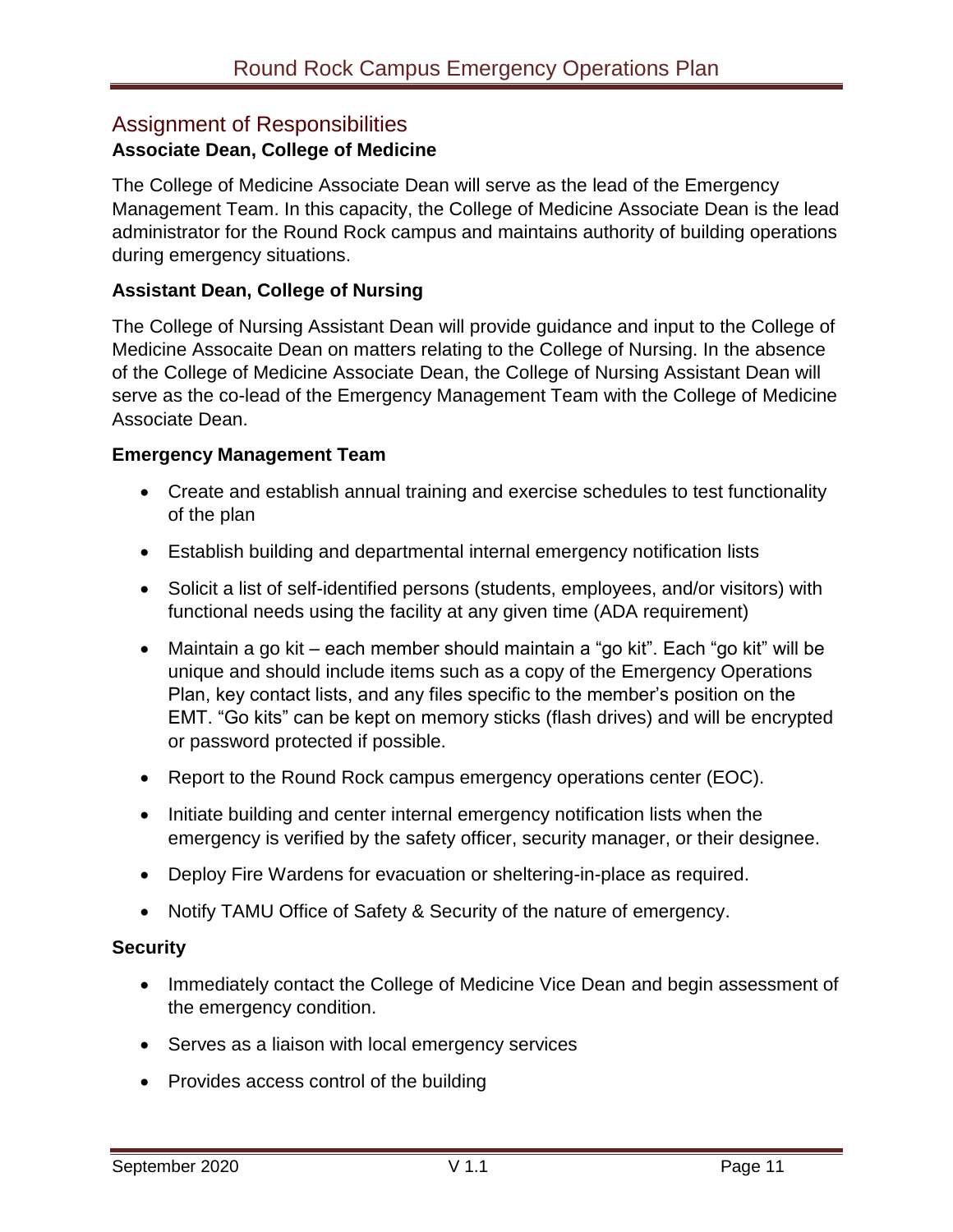#### **Facilities**

- Initiates procedures to secure facility for hazardous weather conditions
- Furnishes emergency power and lighting systems to the extent possible
- Provides technical knowledge about the facility
- Directs emergency repairs and protects equipment

#### **Individuals**

 Familiarize themselves with emergency procedures and evacuation routes in the building

## <span id="page-12-0"></span>Lines of Succession

#### **College of Medicine Associate Dean**

• Secondary: College of Medicine Assistant Dean

#### **College of Nursing Assistant Dean**

Secondary: College of Nursing Senior Administrative Coordinator I

#### **Security Manager**

• Secondary: Security Officer (Smith)

#### **Facilities Manager**

• Secondary: Facilities (Rivera)

#### **Health Science Center Administration**

- Primary: Associate Vice President for Administration, Health Science Center
- Secondary: Assistant Emergency Management Coordinator, Texas A&M **University**

# <span id="page-12-1"></span>**DIRECTION, CONTROL, AND COORDINATION**

## <span id="page-12-2"></span>**General**

The emergency management structure and communication flow will generally follow normal day-to-day operations. However, some emergency situations may require a more structured organization to facilitate communication and coordination more easily. The below diagram depicts the emergency management structure and flow of communication during an emergency.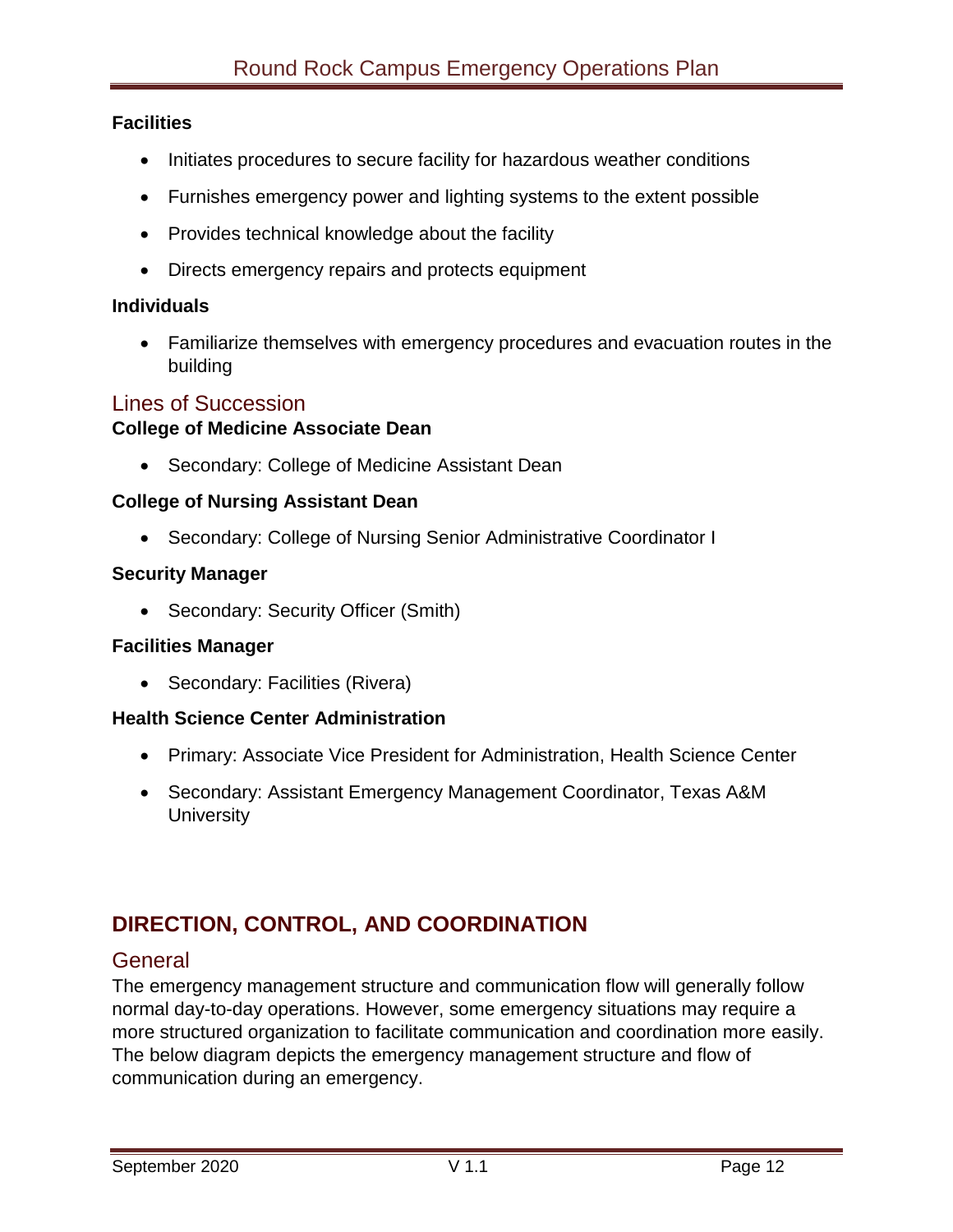

Denotes formal communication lines

Denotes informal communication

# <span id="page-13-0"></span>Emergency Operations Center

The Emergency Operations Center (EOC) is located in Room S305 (the security office). The EOC serves as the centralized location in which the EMT will operate and make executive level decisions during an emergency. Response activities and work assignments will be planned, coordinated, and delegated from the EOC. During the course of an emergency, designated personnel should report directly to the EOC.

# <span id="page-13-1"></span>**ADMINISTRATION, FINANCE, AND LOGISTICS**

# <span id="page-13-2"></span>After Action Reviews

Following an activation of the Emergency Operations Plan, members of the EMT and senior administrators shall conduct an after action review. The review of emergency responses can yield valuable feedback to the emergency planning process and enable the Round Rock campus to improve future emergency responses. The scope of after action reviews may range from small to large depending upon the complexity of the response.

An After Action Report should be generated following the review that captures the nature of the incident, response descriptions, and outcomes – what worked well and areas for improvement – and recommendations for future planning. A copy of the report will be provided to the TAMU Office of Safety & Security. The TAMU Office of Safety & Security will submit all after action reports to the Texas A&M University System Risk Management office in accordance with Texas A&M University System Policy for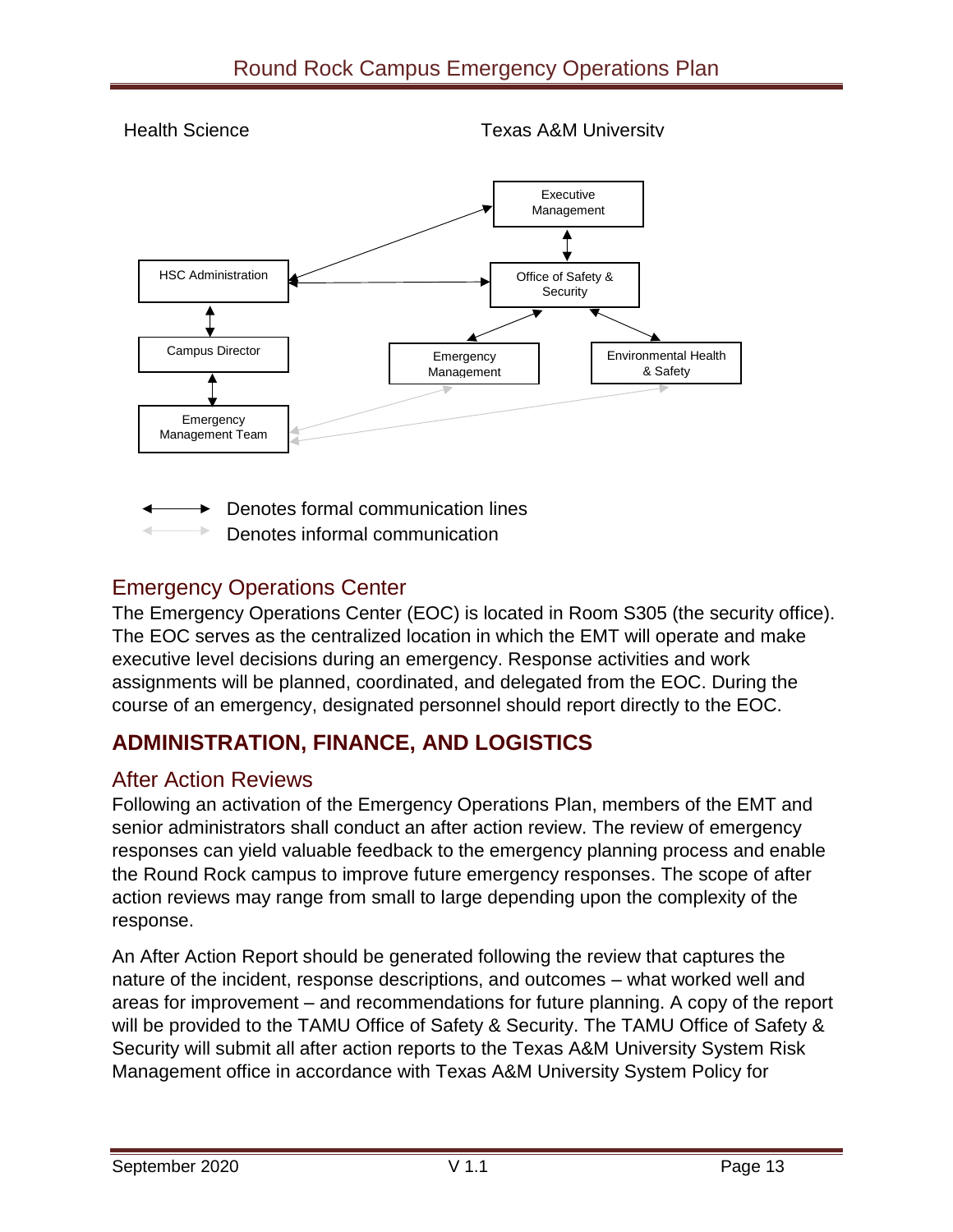Emergency Management (34.07 and 34.07.01). A copy of the report will be available through the health science center site safety officer.

# <span id="page-14-0"></span>Agreements and Contracts

 The Round Rock campus does not maintain any agreements or contracts specific to the campus.

# <span id="page-14-1"></span>**PLAN DEVELOPMENT AND MAINTENANCE**

## <span id="page-14-2"></span>**Maintenance**

The Emergency Management Team is responsible for maintaining and updating this plan. This plan shall be reviewed annually and updated based upon deficiencies identified during actual emergency situations and exercises and when changes in hazards, resources, capabilities or organizational structure occur. A revised or updated plan will be provided to all departments and individuals tasked in this plan in addition to the TAMU Office of Safety & Security.

# <span id="page-14-3"></span>Testing and Exercising

With the assistance and cooperation of the TAMU Office of Safety & Security, EMT members will outline and arrange training reflective of their responsibilities for students, faculty, and staff to participate in annually.

Annual exercises will be held so EMT members can practice their skills and evaluate the adequacy of the EOP. An After Action Report (AAR) for each exercise shall be developed and submitted to the TAMU Office of Safety & Security. All exercises will be conducted in accordance with Texas A&M System Policy for Emergency Management.

# <span id="page-14-4"></span>Annual Plan Submission and Reporting

The TAMU Office of Safety & Security is responsible for submissions and reporting of required plans and executive summaries to the TAMUS Office of Risk Management in accordance with System Regulation 34.07.01 for Emergency Plans.

# <span id="page-14-5"></span>**AUTHORITIES AND REFERENCES**

# <span id="page-14-6"></span>**Authorities**

In addition to the authorities listed in the Texas A&M University Emergency Operations Plan, the following are authorities specific to the Round Rock campus.

• There are no additional authorities specific to the Round Rock campus.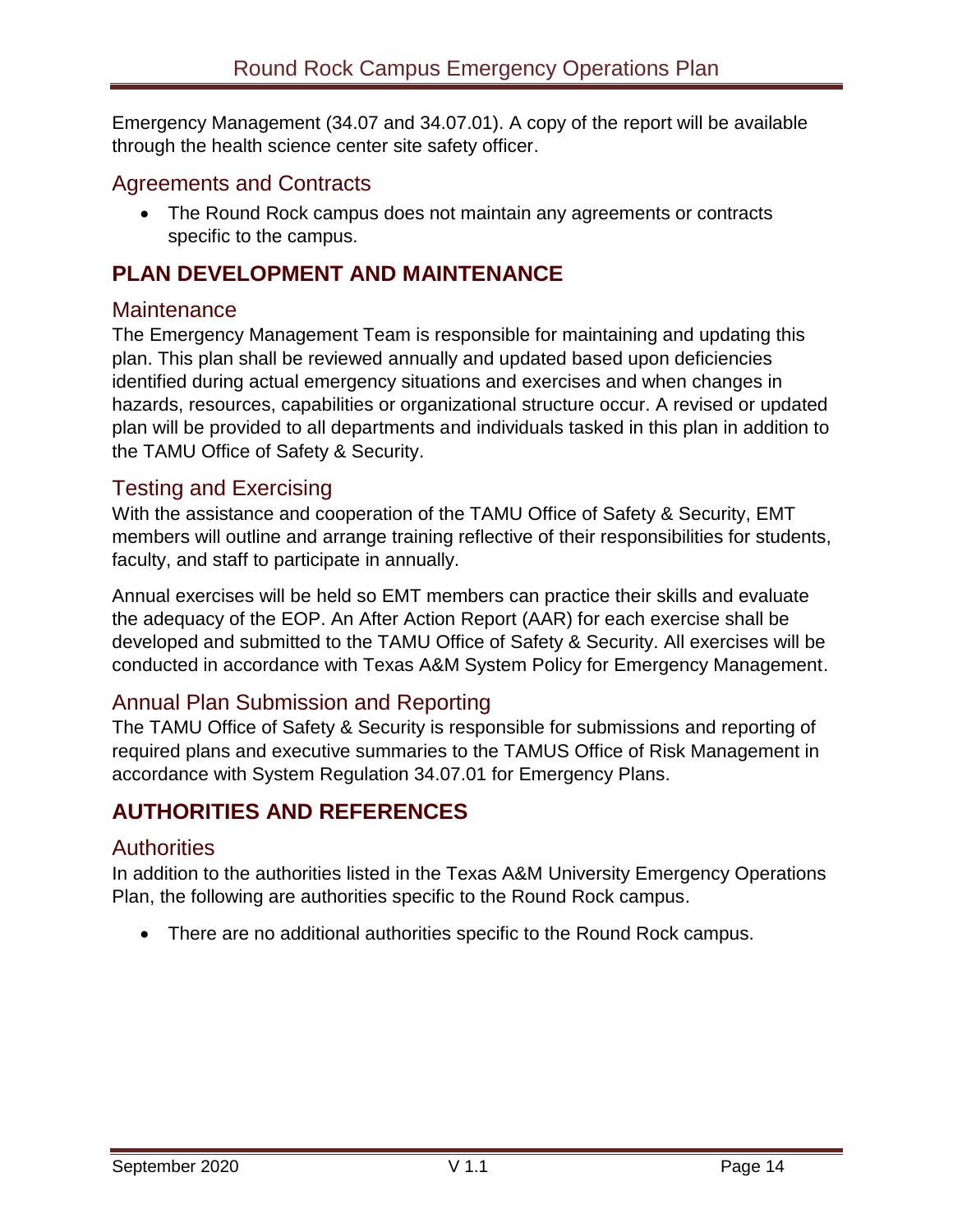# <span id="page-15-0"></span>**PLAN CONTACT INFORMATION**

| <b>Name and Position</b>              | <b>Phone Number</b> | <b>Alternate Phone Number</b> |
|---------------------------------------|---------------------|-------------------------------|
| Keith Rihn<br><b>Security Manager</b> | 512.341.4954        | 512.731.6223                  |
| E-Mail:<br>rihn@tamhsc.edu            |                     |                               |
| <b>Department:</b><br>Security        |                     |                               |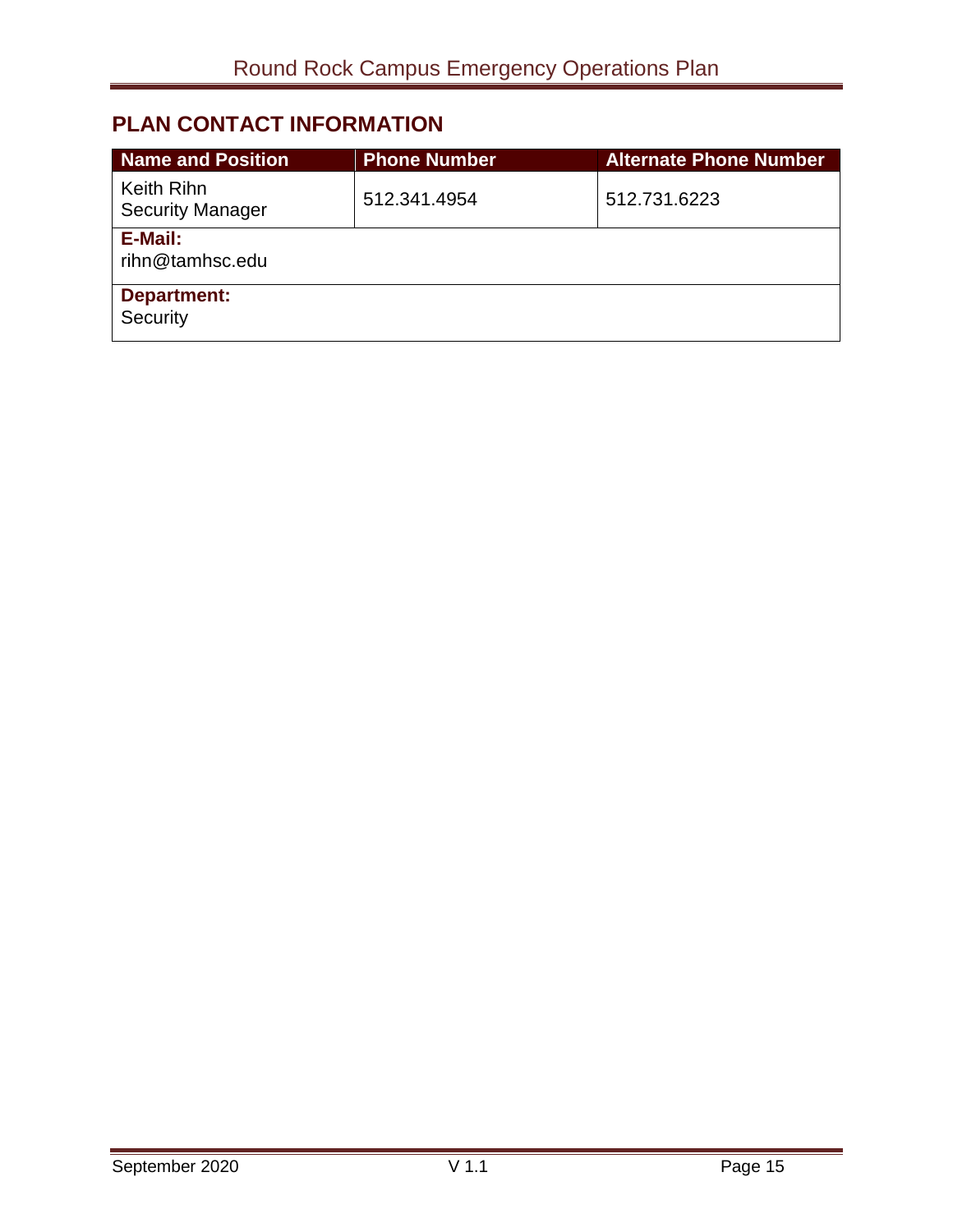# <span id="page-16-0"></span>**RECORD OF CHANGE**

| <b>Change</b><br><b>Number</b> | Date of<br>Change | <b>Description of Change</b>                                                                         | Change<br>Made By: |
|--------------------------------|-------------------|------------------------------------------------------------------------------------------------------|--------------------|
|                                | 10/18/2018        | Updated points of contact information                                                                | Lutz               |
| 2                              | 3/7/2019          | Annual Review, general updates to titles,<br>update contact list, deletion of site safety<br>officer | Lutz               |
| 3                              | 9/25/2020         | Update signature page, contacts, and<br>Attachment 4 revision.                                       | Lutz/Walton        |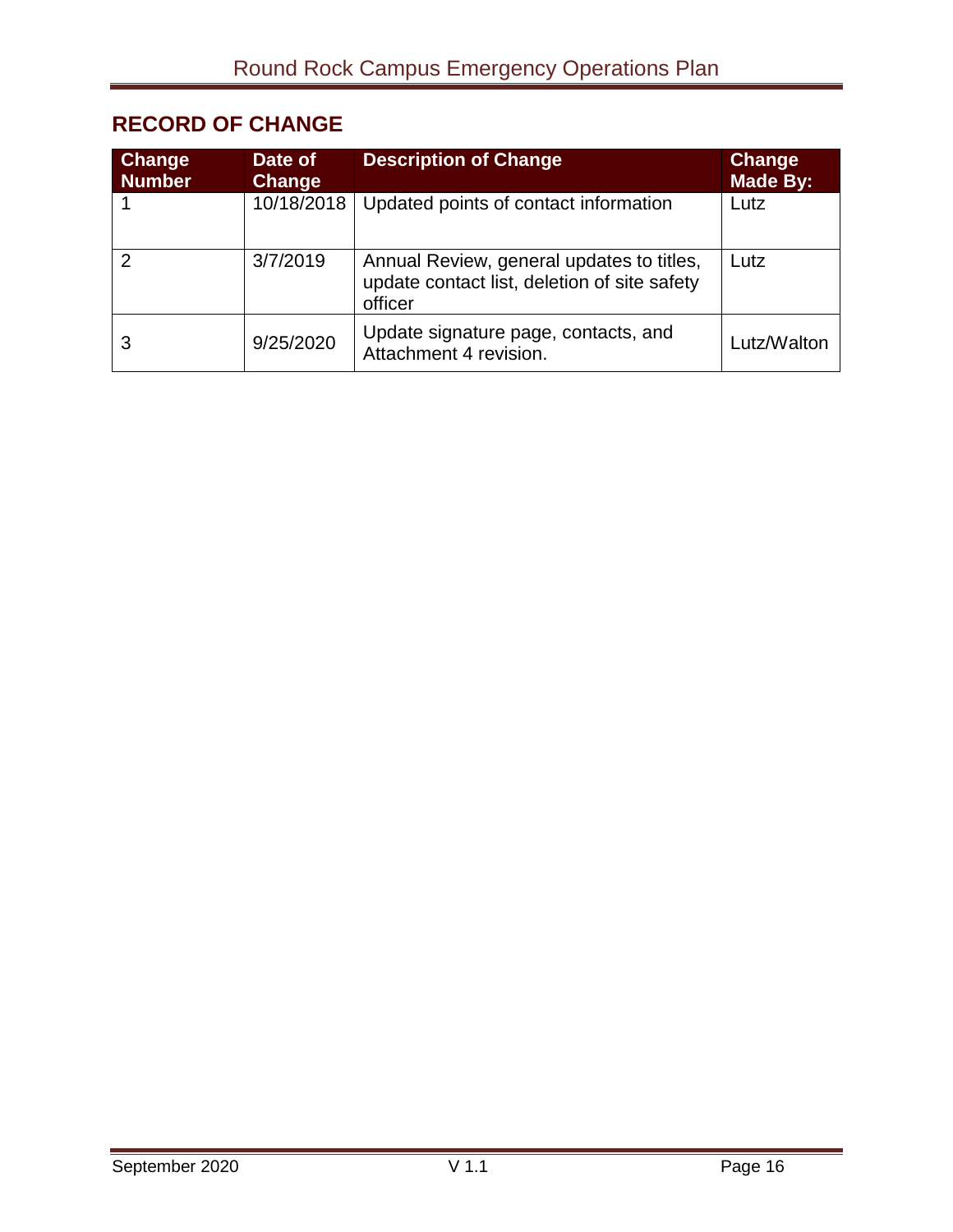# <span id="page-17-0"></span>**ATTACHMENT 1: TEAM COMPOSITION AND CONTACTS**

# <span id="page-17-1"></span>Round Rock Campus: Senior Administrators

| <b>Name</b><br><b>Title</b>                                      | <b>Office</b><br><b>Telephone</b> | <b>Cell Phone</b> | <b>Email Address</b> |
|------------------------------------------------------------------|-----------------------------------|-------------------|----------------------|
| Dr. Kathleen Jones<br><b>Interim Associate</b><br>Dean, Medicine |                                   |                   |                      |
| Dr. Virginia Utterback<br><b>Assistant, Nursing</b>              |                                   |                   |                      |

# <span id="page-17-2"></span>Round Rock Campus: Emergency Management Team

| <b>Name</b><br><b>Title</b>       | <b>Office</b><br><b>Telephone</b> | <b>Cell Phone</b> | <b>Email Address</b> |
|-----------------------------------|-----------------------------------|-------------------|----------------------|
| Courtney Dodge,<br>Associate Dean | 512.341.4938                      |                   | crdodge@tamu.edu     |
| Keith Rihn<br>Manager, Security   | 512.341.4954                      |                   | rihn@tamhsc.edu      |

# <span id="page-17-3"></span>Round Rock Campus: Notification and Warning Team

| <b>Name</b><br><b>Title</b>                      | <b>Office</b><br><b>Telephone</b> | <b>Cell Phone</b> | <b>Email Address</b>    |
|--------------------------------------------------|-----------------------------------|-------------------|-------------------------|
| Keith Rihn<br>Manager, Security                  | 512.341.4954                      |                   | rihn@tamhsc.edu         |
| Jaljauwon Smith<br>Officer, Security             | 512.341.4900                      |                   | jsmith@tamhsc.edu       |
| <b>David Watkins</b><br><b>Officer, Security</b> | 512.341.4900                      |                   | davidwatkins@tamhsc.edu |

# <span id="page-17-4"></span>Local Entities

| <b>Entity</b>                                         | <b>Phone Number</b> |
|-------------------------------------------------------|---------------------|
| <b>Round Rock Emergency Management</b>                | 512.218.6632        |
| <b>Round Rock Fire Department</b>                     | 512.218.5591        |
| <b>Round Rock Police Department</b>                   | 512.218.5500        |
| <b>Williamson County &amp; Cities Health District</b> | 512.943.3600        |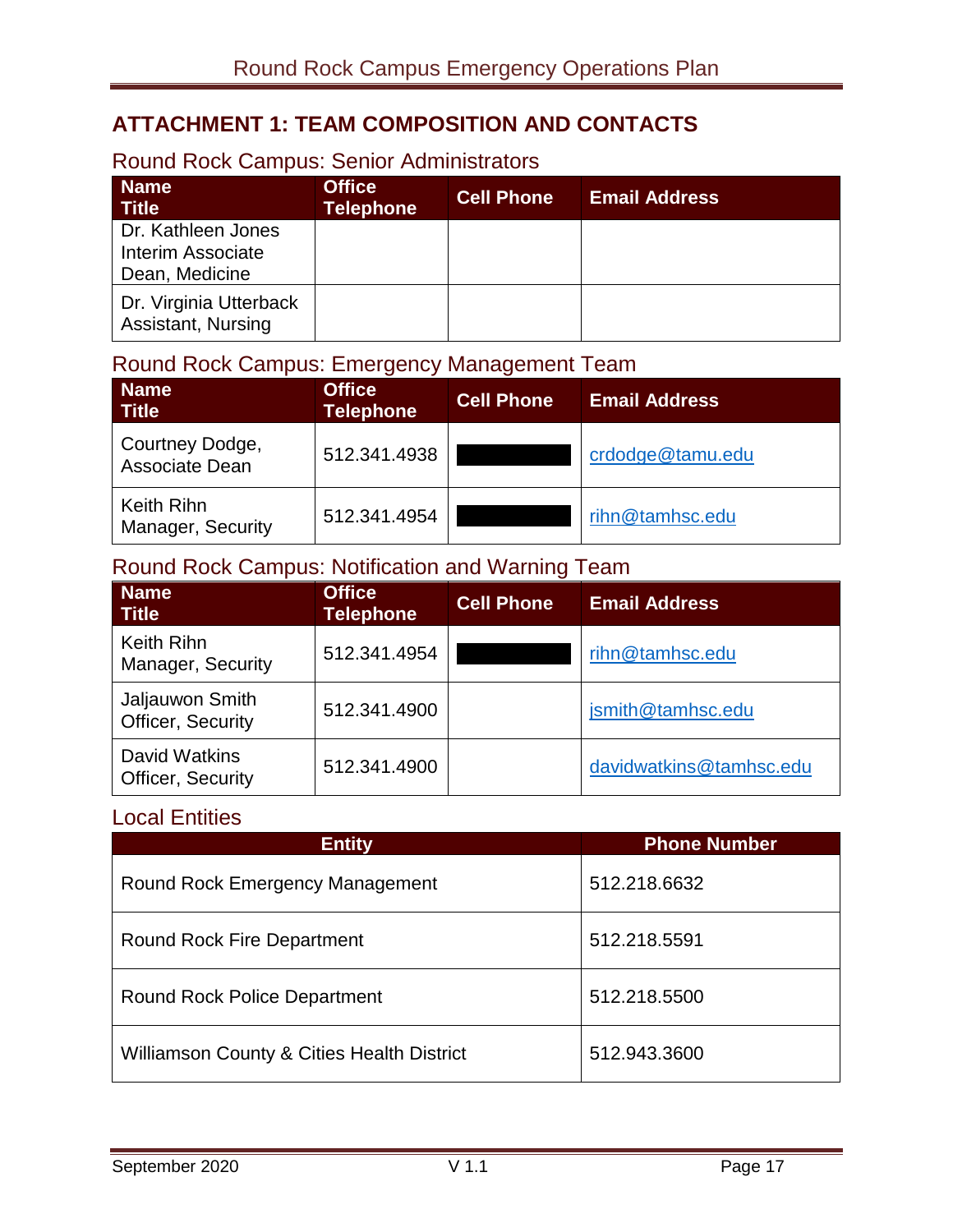| <b>Entity</b>                                 | <b>Phone Number</b> |
|-----------------------------------------------|---------------------|
| <b>Williamson County Emergency Management</b> | 512.864.8200        |
| <b>Williamson County Sheriff's Office</b>     | 512.864.8282        |

# <span id="page-18-0"></span>Texas A&M Health Science Center

| <b>Name</b><br><b>Title</b>                                                                  | <b>Office</b><br><b>Telephone</b> | <b>Cell Phone</b> | <b>Email Address</b>     |
|----------------------------------------------------------------------------------------------|-----------------------------------|-------------------|--------------------------|
| Olga Rodriguez<br>Associate Vice<br><b>President and Chief of</b><br><b>Staff</b>            | 512.773.8120                      |                   | olga.rodriquez@tamu.edu  |
| Matt Walton<br><b>Assistant Vice</b><br>President for<br><b>Compliance and Risk</b>          | 979.436.9248                      |                   | m-walton@tamu.edu        |
| Sloane Williams<br><b>Assistant Vice</b><br>President for<br>Marketing and<br>Communications | 979.436.0618                      |                   | sloane.williams@tamu.edu |
| Greg Hartman<br><b>Senior Vice President</b>                                                 | 979.436.9101                      |                   | ghartman@tamu.edu        |

# <span id="page-18-1"></span>Texas A&M University – College Station

| <b>Name</b><br><b>Title</b>                      | <b>Office</b><br><b>Telephone</b> | <b>Cell Phone</b> | <b>Email Address</b> |
|--------------------------------------------------|-----------------------------------|-------------------|----------------------|
| <b>John Fellers</b><br><b>Assistant Director</b> | 979.862.8116                      |                   | jwfellers@tamu.edu   |
| Leslie Lutz<br><b>Assistant EMC</b>              | 979.821.1040                      |                   | leslielutz@tamu.edu  |
| <b>Monica Martinez</b><br><b>EMC</b>             | 979.821.1040                      |                   | mmartinez@tamu.edu   |
| <b>Chris Meyer</b><br>Associate VP               | 979.845.1362                      |                   | c-m-meyer@tamu.edu   |
| Joe Pettibon<br><b>Vice President</b>            | 979.845.4016                      |                   | Jpp2@tamu.edu        |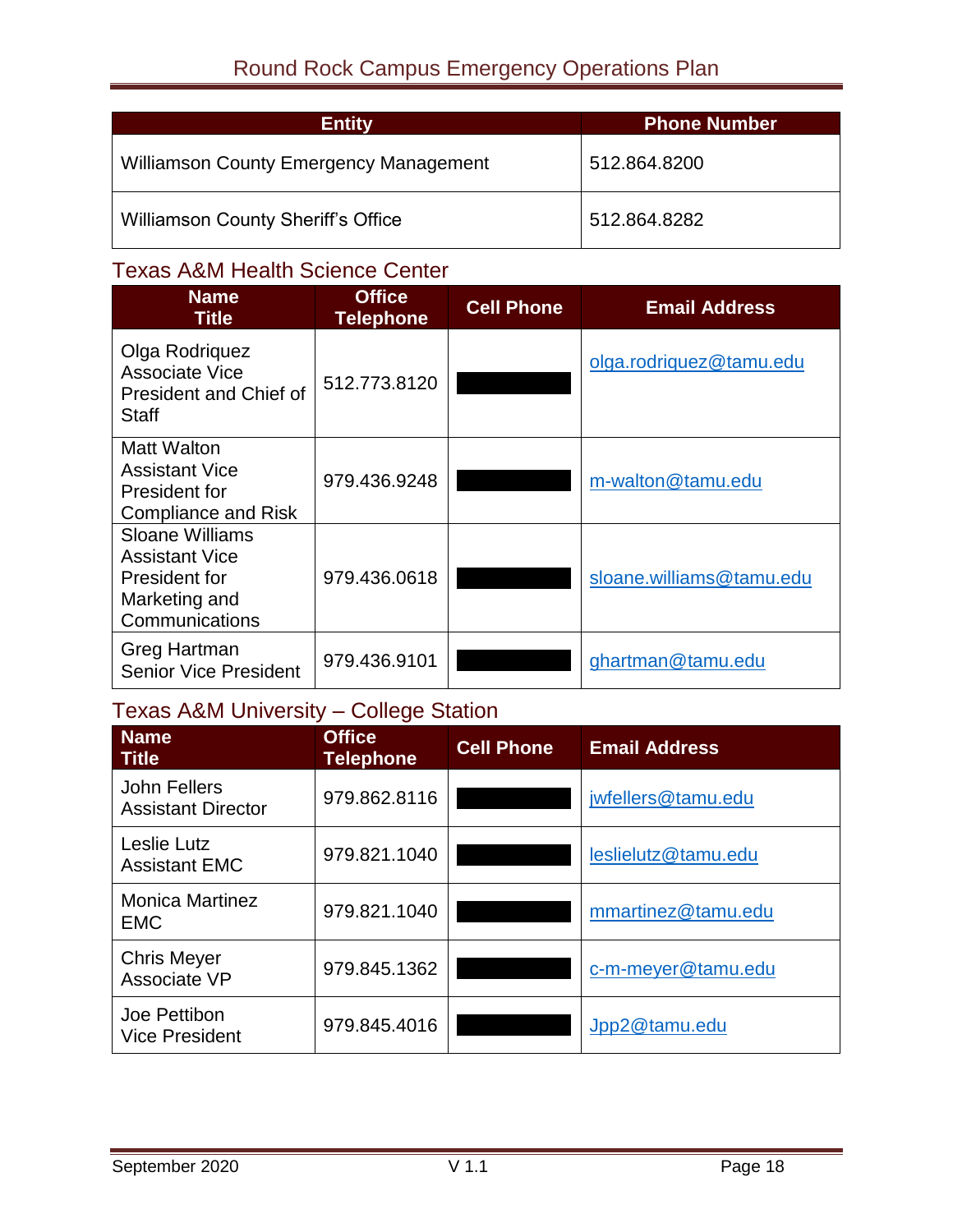# <span id="page-19-0"></span>**ATTACHMENT 2: NOTIFICATION AND WARNING**

Warning messages must be accurate, clear and consistent. All messages should include information describing the situation, actions to take, and where to get additional information.

Many warning mechanisms can be activated individually such as fire alarms and campus email. Alternatively, some of the mechanisms can be activated through HSC Alert.

The HSC maintains a robust warning system. Therefore, below is a non-comprehensive listing of available warning mechanisms.

- Text Messages\*
- Email\*
- HSC Website\*
- RSS Feeds\*
- Social Media\*
- Alertus Beacons\*
- Local Media
- Building Fire Alarms

The warning mechanisms denoted above by (\*) can be activated by HSC Alert. HSC Alert is the HSC's opt-out emergency notification system that gives the HSC the ability to send emergency information advising of imminent threat to HSC components through text messaging and mass email.

Because some HSC components reside on other institutions campuses, the HSC also rely on hosting campuses to provide immediate warnings as well. Therefore, all HSC students, faculty, and staff on hosting campuses should be aware of existing warning mechanisms and should take steps to receive such warning messages.

In addition to emergency messaging, timely warnings, as defined by The Clery Act, will be issued if a situation arises (either on or off campus) which in the best judgment of the Clery Compliance Officer or designee constitutes an ongoing or continuing threat to the HSC community.

Many factors are taken into account when deciding to and how to disseminate warnings. Below are some broad considerations for warning dissemination.

- 1. Type of hazard
	- o What is the hazard? (Building fire, tornado, hazardous materials release)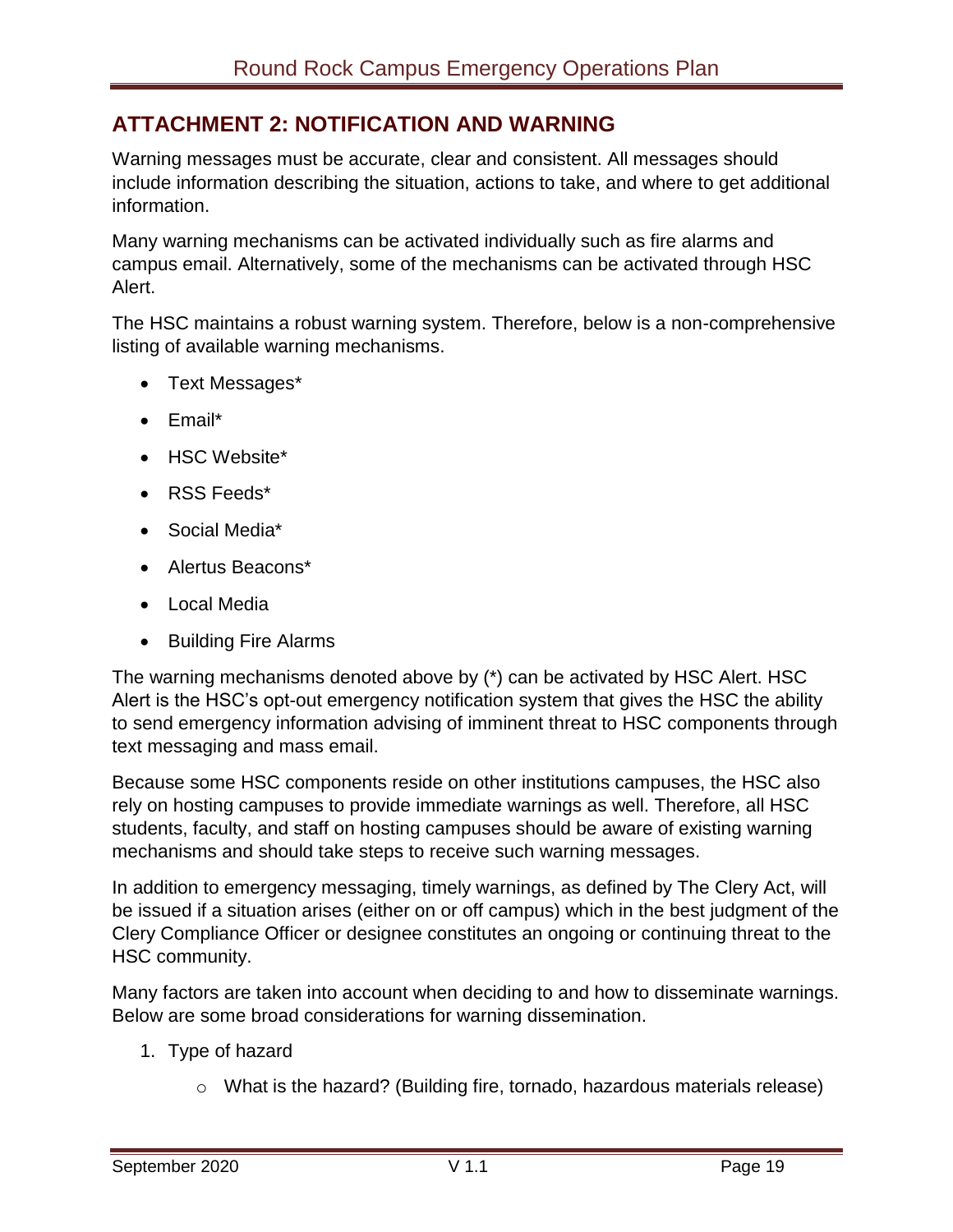- o What is the impact to the HSC or component? (Minor, major, catastrophic)
- o What is the potential for the situation to worsen?
- $\circ$  Is the situation under control?
- 2. Life safety and property protection
	- o What is the potential for death?
	- o What is the potential for serious injury?
	- o What is the potential for minor injury?
	- o What is the potential for property damage?
	- o What is the potential for disruption to normal course of business?
- 3. Urgency
	- o How soon does the message need to go out? (Seconds, hours, days)
	- $\circ$  Is there time for approval?
- 4. Audience
	- o Who needs to be warned? (Students, faculty, staff, administrators, tenants, guests)
	- o How many people need to be warned? (Few, dozens, hundreds, thousands)
- 5. System(s) capabilities
	- o What are the limitations of each system? (Limited audience, lengthy delivery time)
	- o How quickly can the messages be sent? (Immediately, minutes, hours)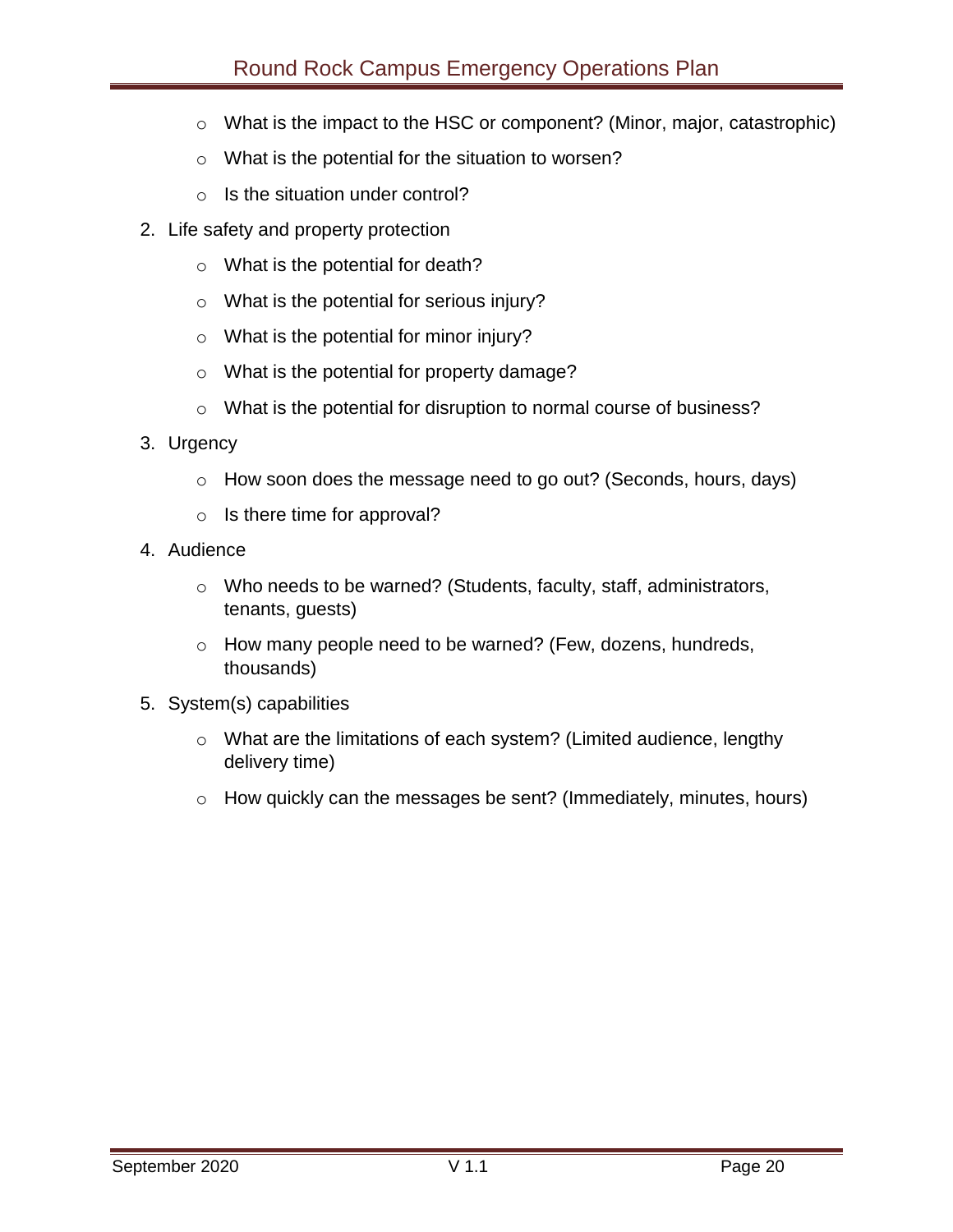# <span id="page-21-0"></span>**ATTACHMENT 3: SAFE SHELTER LOCATIONS**

The below table indicates identified safe locations for severe weather (e.g., tornadoes).

| <b>Location/Room</b><br><b>Number</b> | <b>Floor</b>    | <b>Description</b>  |
|---------------------------------------|-----------------|---------------------|
| S <sub>100</sub>                      | 1st             | <b>Lecture Hall</b> |
| Restrooms                             | 1 <sub>st</sub> |                     |

## <span id="page-21-1"></span>Shelter-In-Place

When emergency conditions do not warrant or allow evacuation, the safest method to protect individuals may be to take shelter inside the building and await further instructions.

- Move indoors or remain there avoid windows and areas with glass.
- If available, take a radio or television to the room to track emergency status.
- Keep telephone lines free for emergency responders. Do not call 911 for information.

If hazardous materials are involved:

- Turn off all ventilation systems and close all inlets from the outside.
- Select a room(s) which is easy to seal and, if possible, has a water supply and access to restrooms.
- If you smell gas or vapor, hold a wet cloth loosely over your nose and mouth, and breathe through it in a normal a fashion as possible.

## <span id="page-21-2"></span>Active Shooter

During an active shooter situation, there are three things that an individual can do to protect themselves: Run. Hide. Fight.

Run. When an active shooter is in your vicinity:

- If there is an escape path, attempt to evacuate.
- Evacuate whether others agree to or not.
- Leave your belongings behind.
- Help others escape, if possible.
- Prevent others from entering the area.
- Call 911 when you are safe.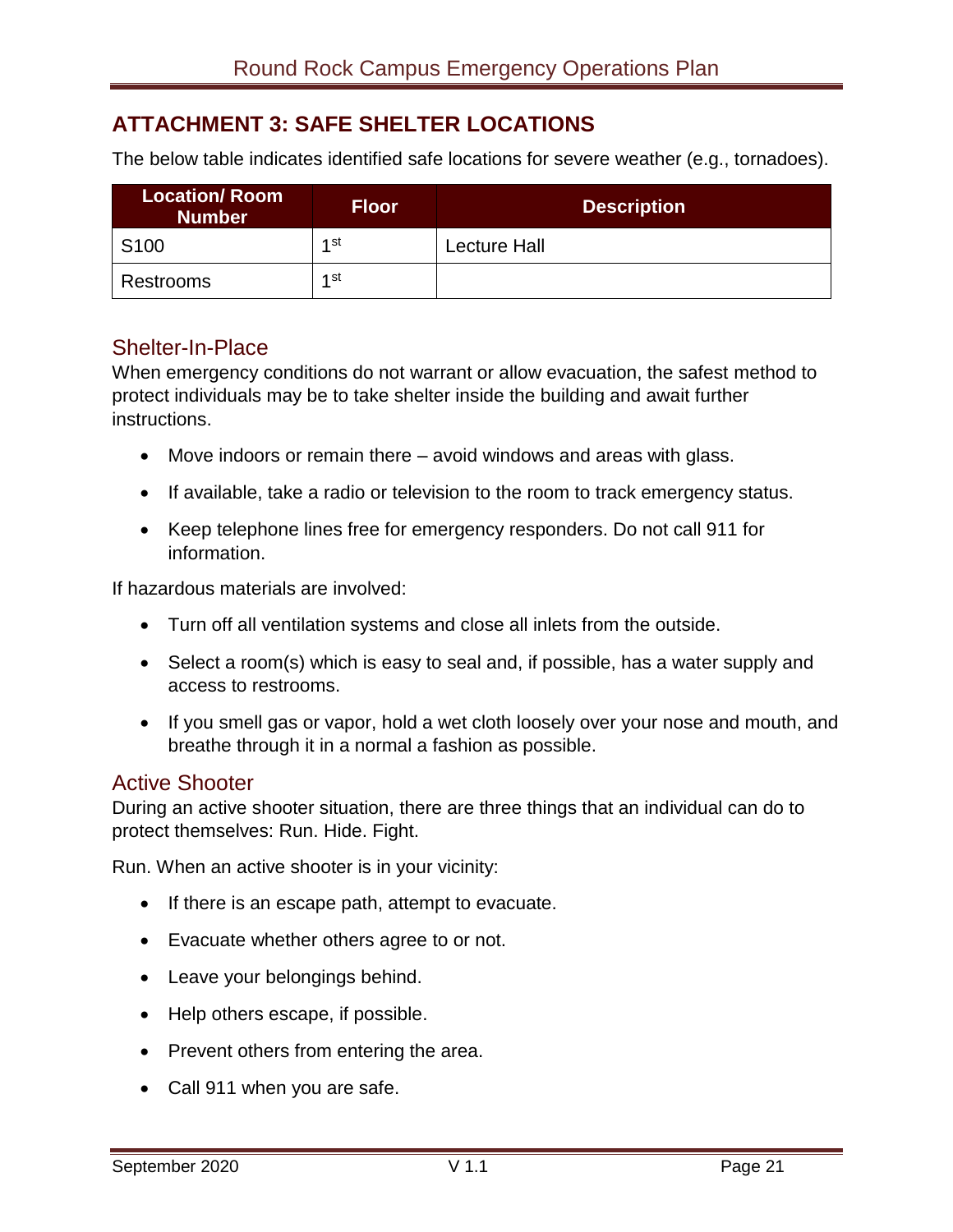Hide. If an evacuation is not possible, find a place to hide and:

- Lock and/or blockade the door.
- Silence your cell phone.
- Hide behind large objects.
- Remain very quiet.

Your hiding place should:

- Be out of the shooter's view.
- Provide protection if shots are fired in your direction.
- Not trap or restrict your options for movement.
- Fight. As a last resort, and only if your life is in danger:
- Attempt to incapacitate the shooter.
- Act with physical aggression.
- Improvise weapons.
- Commit to your actions.

Arriving law enforcement's first priority is to engage and stop the shooter as soon as possible. Officers will form teams and immediately proceed to engage the shooter, moving towards the sound of gunfire.

When law enforcement arrives:

- Remain calm and follow instructions.
- Keep your hands visible at all times.
- Avoid pointing or yelling.
- Know that help for the injured is on its way.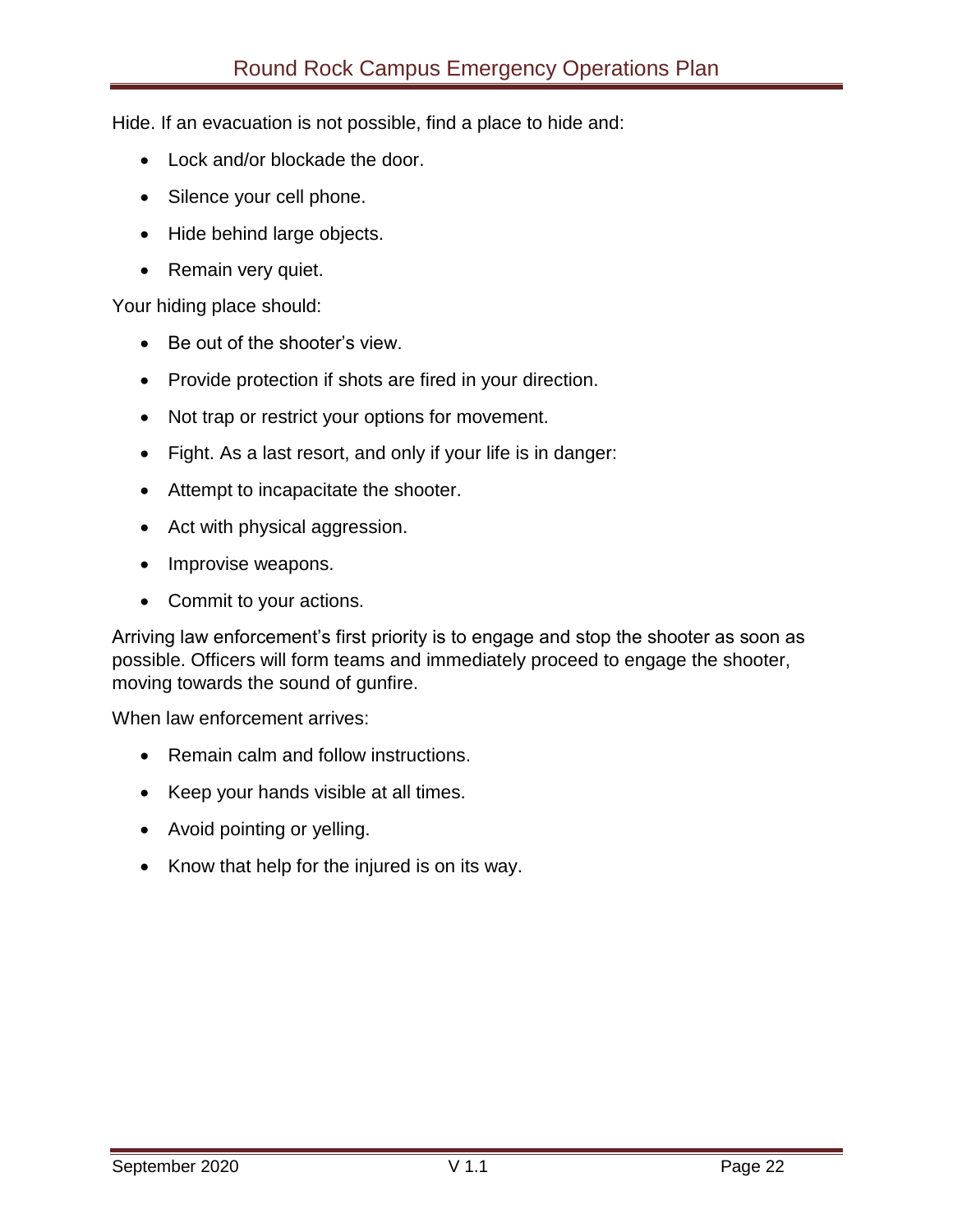# <span id="page-23-0"></span>**ATTACHMENT 4: ALTERED OPERATIONS FOR INCLEMENT WEATHER**

## <span id="page-23-1"></span>Purpose

This procedure is to outline the authorities, operations, and responsibilities for altering campus operations due to the threat of or actual inclement weather. Alteration of campus operations is defined as the early dismissal, delayed opening, or campus closure.

## <span id="page-23-2"></span>**Authorities**

Each campus retains local authority for the decisions relating to altering campus operations due to inclement weather.

Each campus retains local authority to issue an HSC Alert to the campus population regarding the altered operation.

# <span id="page-23-3"></span>**Procedure**

Each campus will:

- Monitor local weather to determine if altered campus operations are warranted.
- Coordinate their decisions to alter campus operations with other TAMU components in the same jurisdiction.
- Take into consideration the actions of local school districts or other higher education institutions.
	- $\circ$  If local school districts and/or other higher education institutions alter their operations, the respective campus may alter their operations.
	- o If local school districts and/or other higher education institutions remain open, the respective campus should remain open.
- Notify the following individuals, via a group email or text message, of the determination of altered operations and the reason for such determination. **Note:** If the decision is made after 10pm or before 6am, the campus does not have to wait on a reply from any individual listed below to issue an HSC Alert.
	- o Olga Rodriguez (HSC Central Administration)
	- o Joe Pettibon (TAMU Office of the Provost)
	- o Christopher Meyer (TAMU Office of Safety & Security)
	- o Monica Martinez (TAMU Office of Safety & Security)
	- o Leslie Lutz (TAMU Office of Safety & Security)
- Issue the HSC Alert for their respective campus, if campus operations will be altered.

Upon notification of altered campus alterations, the TAMU Office of Safety & Security will:

- Notify HSC Marketing & Communications for media releases.
- Notify the HSC Webmaster to post alerts on appropriate websites.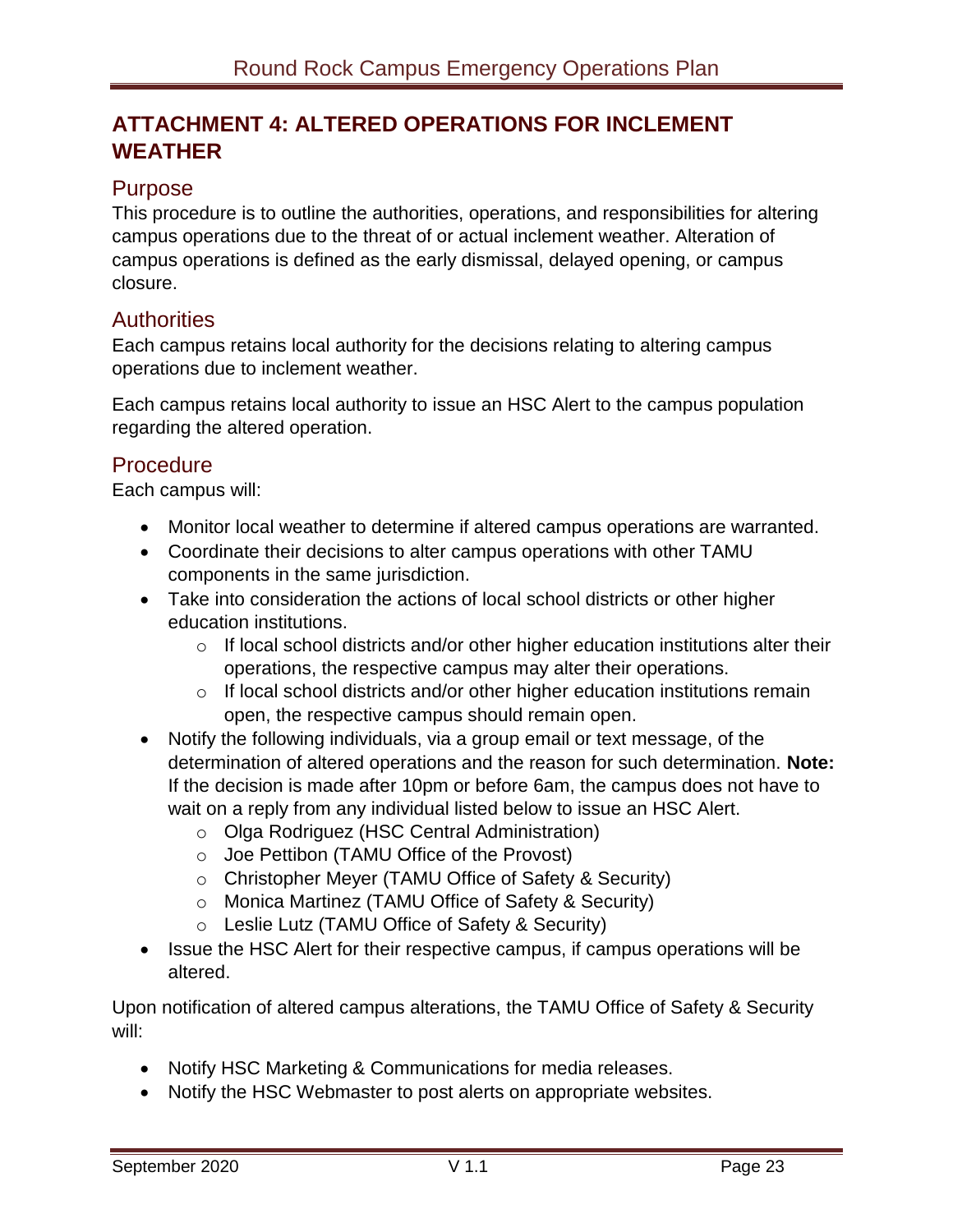Send out on HSC Alert covering multiple campuses if inclement weather impacts multiple campuses simultaneously, rather than multiple campuses sending out HSC Alerts individually.

# <span id="page-24-0"></span>**Resources**

| <b>Entity</b>                       | <b>URL</b>                                     |
|-------------------------------------|------------------------------------------------|
| <b>City of Round Rock Emergency</b> | https://www.roundrocktexas.gov/departments/fir |
| Management                          | e/emergency-management/                        |
| <b>Williamson County Emergency</b>  | https://www.wilco.org/Departments/Emergency-   |
| Management                          | Management                                     |
| Lone Star Circle of Care            | https://lonestarcares.org/                     |
| Local News - Weather                | http://kxan.com/category/weather/              |
| <b>National Weather Service</b>     | http://www.weather.gov/ewx/                    |
| <b>TXDOT Highway Conditions</b>     | http://www.drivetexas.org                      |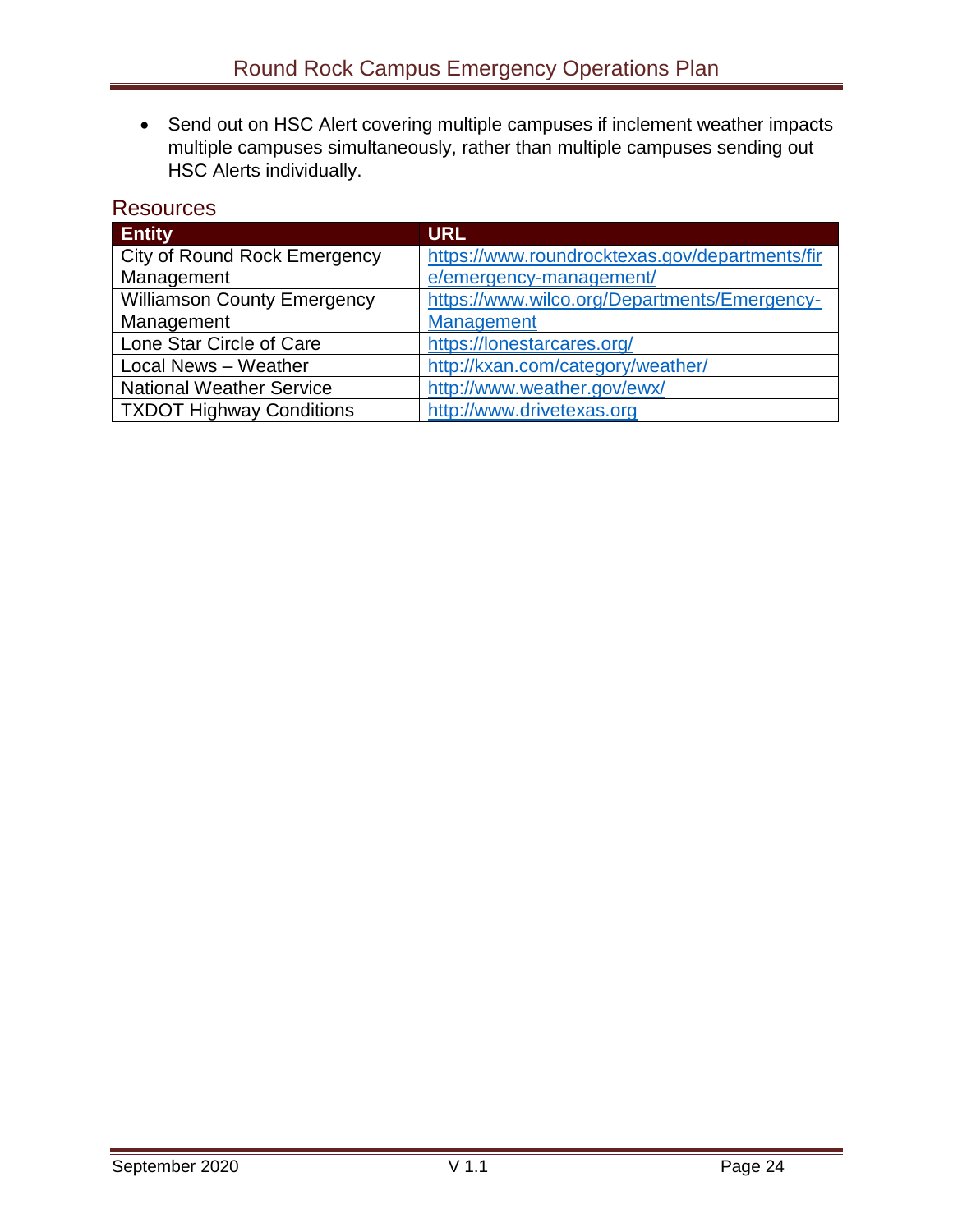# <span id="page-25-0"></span>**ATTACHMENT 5: MEDICAL AID**

For emergencies, 9-1-1 should be notified immediately. Then, Security should be notified if possible. This will allow Security to meet and escort the emergency personnel to the appropriate location.

There are individuals on the Round Rock campus that have been trained in cardiopulmonary resuscitation (CPR) and minor First Aid. These individuals can provide immediate assistance prior to the arrival of emergency personnel.

A first aid kit is located in the lobby at the security desk.

Automated external defibrillator (AEDs) are located on each floor of the south wing past each entrance.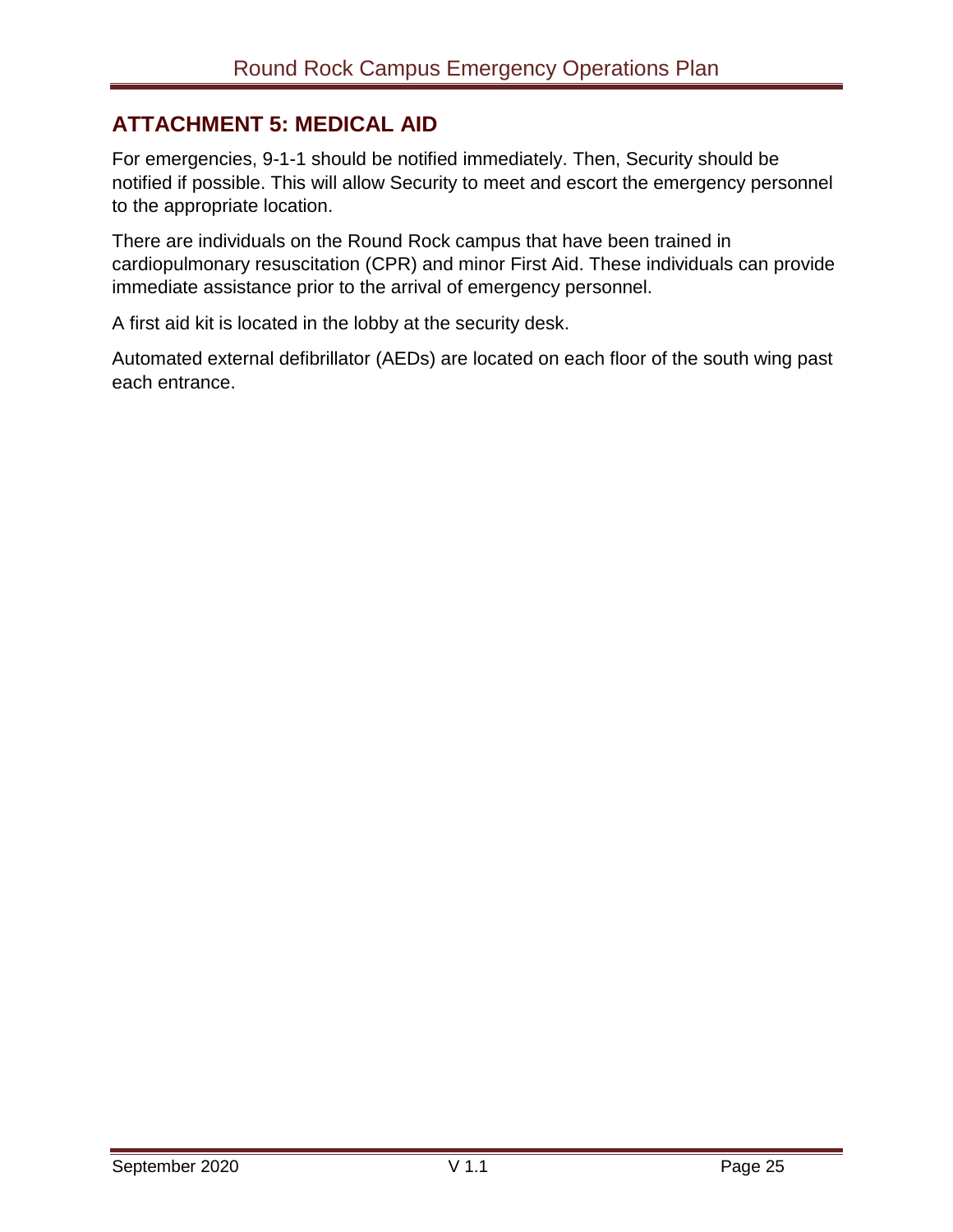# <span id="page-26-0"></span>**ATTACHMENT 6: LOSS OF BUILDING UTILITIES**

The Round Rock campus has an emergency power generator. In the event of an electrical failure the emergency generator should supply power to selected areas and outlets. The orange-colored electrical outlets are on generator power.

In the event the emergency generator fails to work and the facility has no power, all faculty, staff, and students should secure their area then exit the building as soon as possible. All personnel should leave the building including essential personnel until it is determined that the building is safe for limited occupancy by the facilities manager and/or security manager.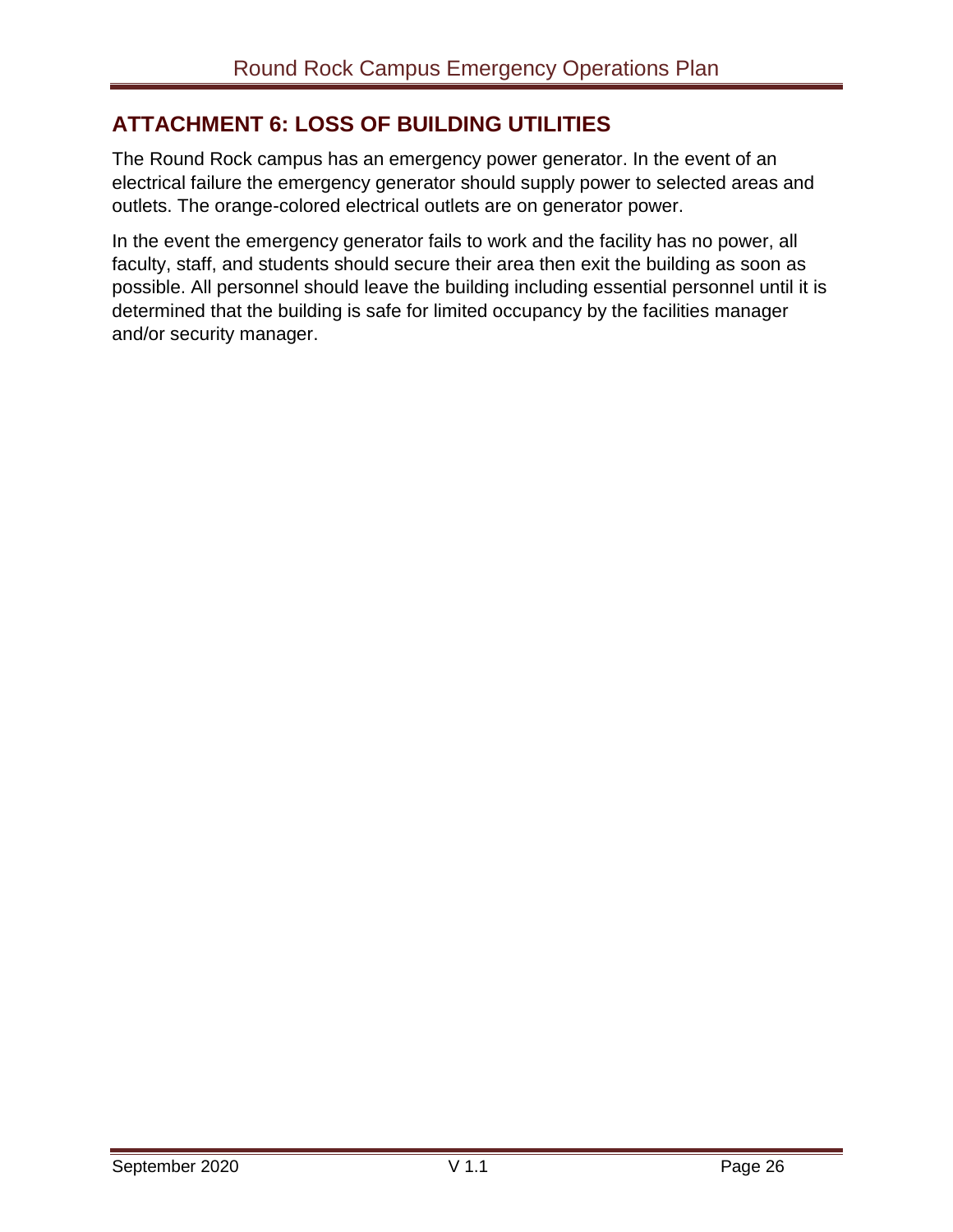# <span id="page-27-0"></span>**ATTACHMENT 7: BOMB THREATS**

Because of the seriousness of the situation and the possibility of physical injury to the parties concerned, initial precaution must be taken in the case of a bomb threat or presence of explosive devices. If an employee or a student suspects an object to be a bomb or explosive, she/he will IN NO WAY HANDLE OR TOUCH THE OBJECT.

Notify security immediately. The security manager will notify the College of Medicine Vice Dean, or designee, and all areas affected.

The building or area where the object is found will be evacuated immediately in accordance with the evacuation procedures contained in the Fire Safety Plan.

Radio communication WIL NOT be used in the vicinity of suspected bombs or explosive devices. It is essential that the object NOT BE TOUCHED OR MOVED by employees or students.

Security will request emergency response assistance from the Round Rock Police Department Bomb Squad according to established security procedures.